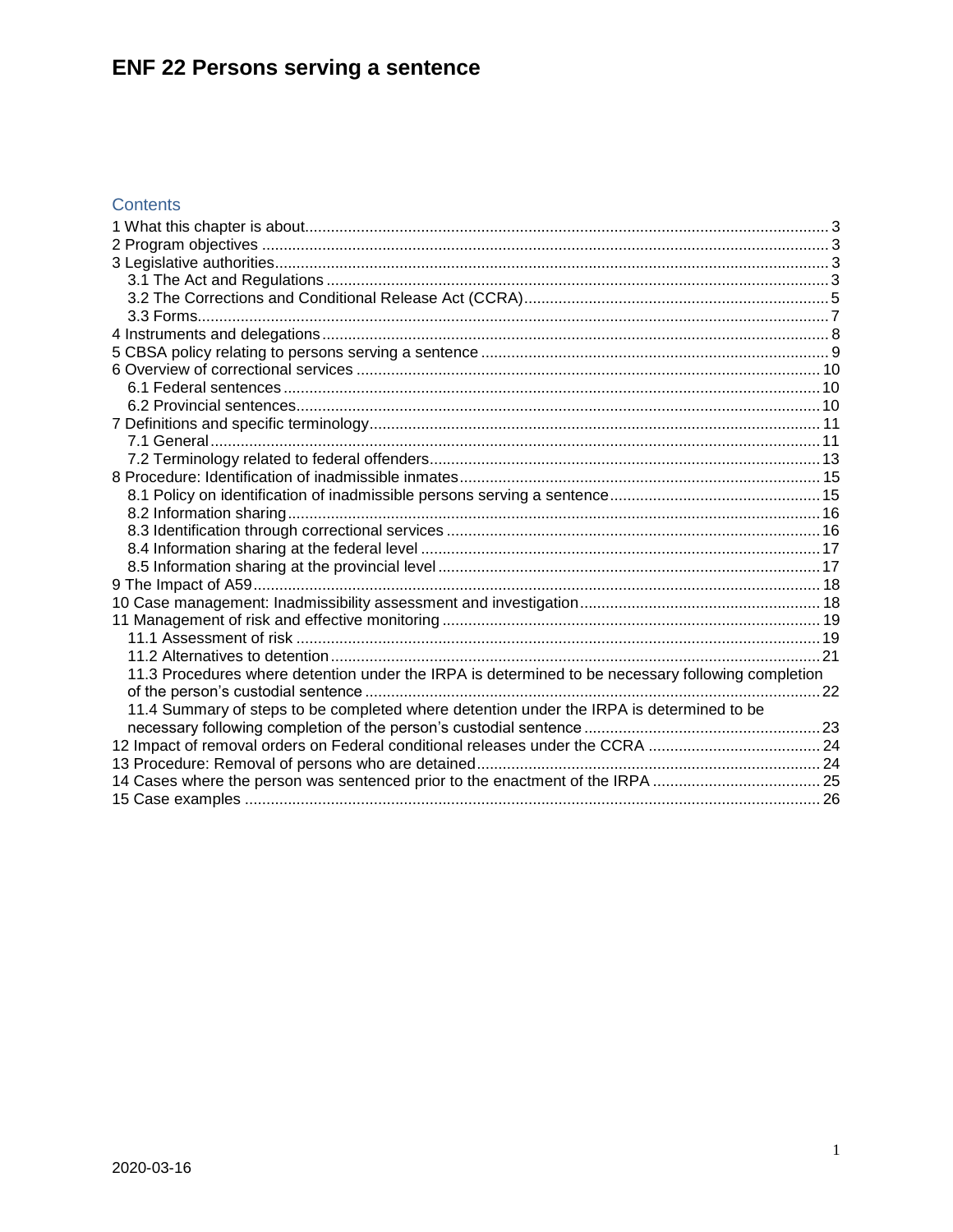### **Updates to chapter**

#### **Listing by date:**

#### **2020-03-16**

Substantive and minor changes, as well as clarifications, have been provided throughout the chapter.

New content has been added to provide more detailed guidance, reflect policy changes and ensure consistent application of the IRPA.

Sections have been re-written for clarity and/or moved and re-organized for more logical flow of information.

#### **2005-12-06**

Changes were made to chapter ENF 22 in order to reflect the Citizenship and Immigration Canada (CIC) and the Canada Border Services Agency (CBSA) policy responsibility and service delivery roles.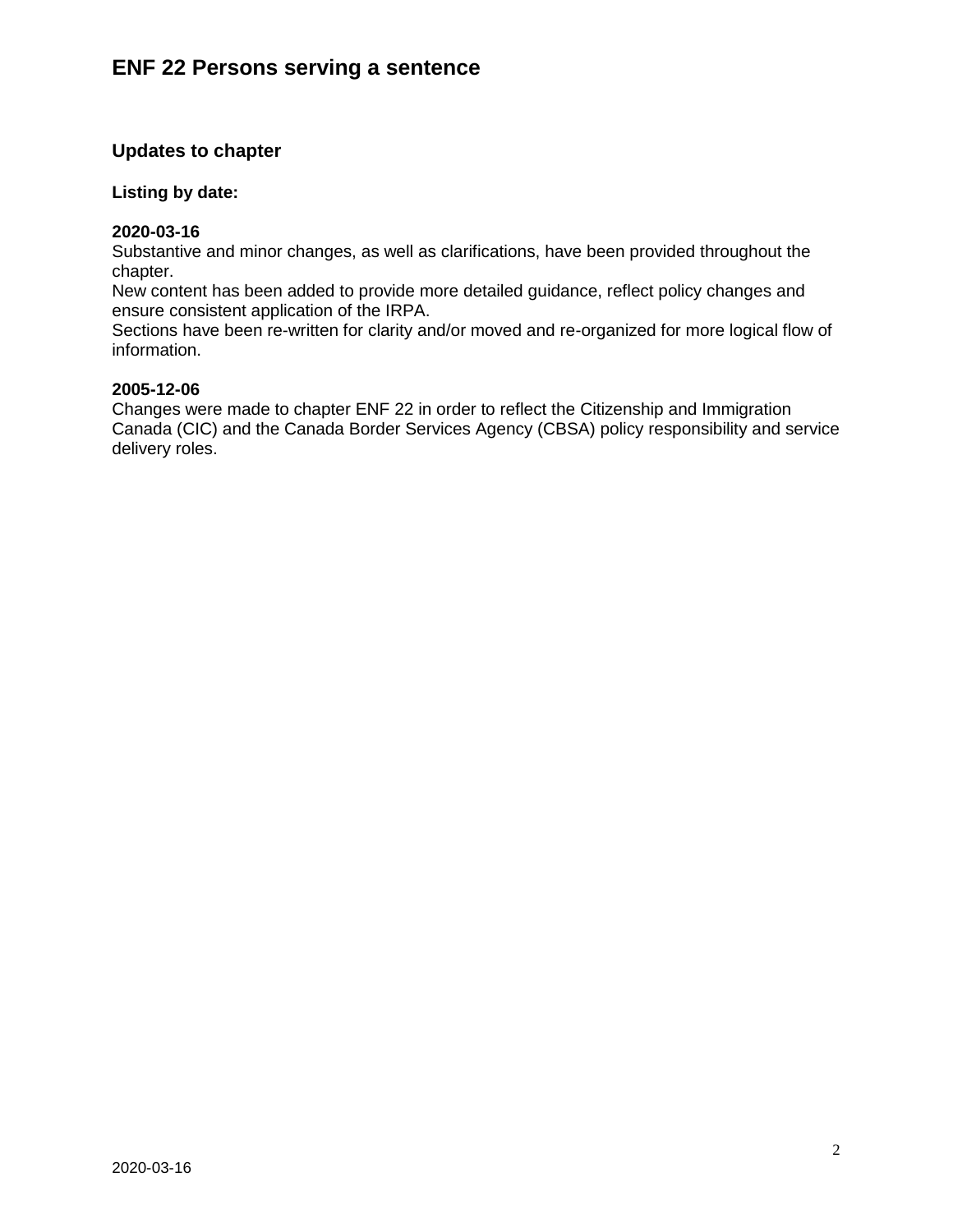# <span id="page-2-0"></span>**1 What this chapter is about**

This chapter explains an officer's responsibilities and authorities relative to permanent residents and foreign nationals who are serving a sentence in a federal or provincial correctional institution.

The chapter outlines the role of the Canada Border Services Agency (CBSA) as it relates to processes governed by Correctional Services Canada (CSC) and provincial correctional services, and the impact of decisions of the courts as well as federal and provincial parole boards on the administration and enforcement of the *[Immigration and Refugee Protection Act](https://laws-lois.justice.gc.ca/eng/acts/i-2.5/)* (IRPA). It also describes the transitional provisions regarding permanent residents and foreign nationals who were sentenced before the IRPA came into force and who are serving sentences in provincial and federal correctional institutions.

# <span id="page-2-1"></span>**2 Program objectives**

The objectives of the IRPA with respect to its enforcement and inadmissibility provisions are:

- to protect the health and safety of Canadians and to maintain the security of Canadian society;
- to promote international justice and security by fostering respect for human rights and denying access to Canadian territory to persons, including refugee claimants, who are criminals or security risks.

In collaboration with its correctional partners, the CBSA will achieve government objectives by:

- supporting the IRPA examination, investigation, and removal processes through the early identification of inadmissible permanent residents and foreign nationals who are serving a sentence; and
- protecting Canadian society by detaining those who pose a danger to the public or security risk and through effective management and monitoring of persons serving a sentence who are the subject of IRPA enforcement action.

# <span id="page-2-2"></span>**3 Legislative authorities**

### <span id="page-2-3"></span>**3.1 The Act and Regulations**

The IRPA provides the authority for an officer to report, arrest, detain, and remove inadmissible persons.

The following are some relevant legislative authorities to assist an officer in dealing with persons serving a criminal sentence who are subject to IRPA enforcement :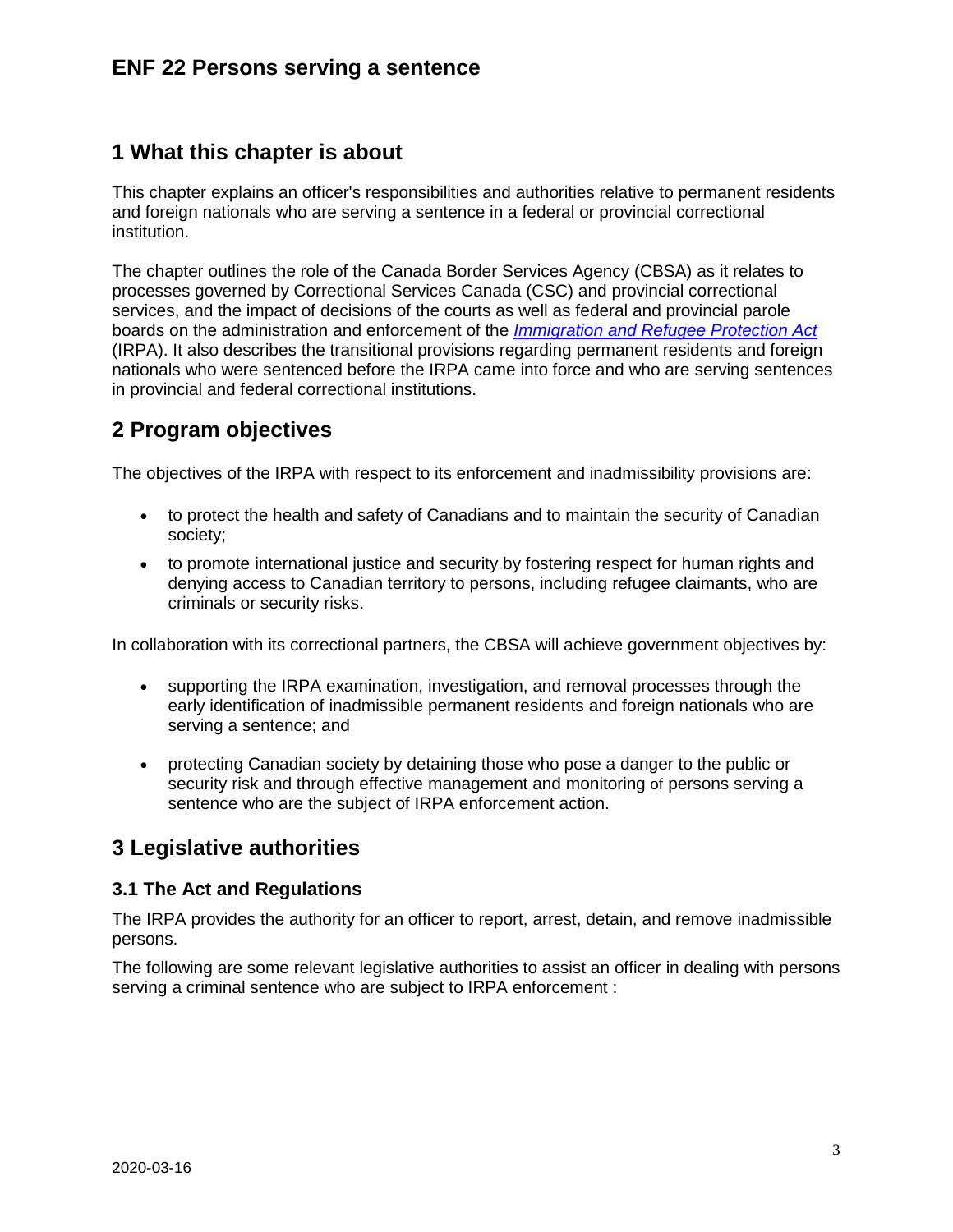Table 1: Relevant sections of the IRPA

| <b>Description of IRPA provision</b>                                                                                                                                                                                                                                                                                                                                                                                                                                         | <b>IRPA</b><br><b>Section</b> |
|------------------------------------------------------------------------------------------------------------------------------------------------------------------------------------------------------------------------------------------------------------------------------------------------------------------------------------------------------------------------------------------------------------------------------------------------------------------------------|-------------------------------|
| Arrest and detention with warrant<br>An officer may issue a warrant for the arrest and detention of a permanent<br>resident or a foreign national who the officer has reasonable grounds to believe<br>is inadmissible and is a danger to the public or is unlikely to appear for<br>examination, for an admissibility hearing, for removal from Canada or at a<br>proceeding that could lead to the making of a removal order by the Minister<br>under subsection 44(2).    | A55(1)                        |
| <b>Notice to the Immigration Division</b><br>If a permanent resident or a foreign national is taken into detention, an officer<br>shall without delay give notice to the Immigration Division.                                                                                                                                                                                                                                                                               | A55(4)                        |
| <b>Release: officer</b><br>An officer may order the release from detention of a permanent resident or a<br>foreign national before the first detention review by the Immigration Division if the<br>officer is of the opinion that the reasons for the detention no longer exist. The<br>officer may impose any conditions, including the payment of a deposit or the<br>posting of a guarantee for compliance with the conditions, that the officer<br>considers necessary. | A56(1)                        |
| Order to deliver inmate<br>If a warrant for arrest and detention under this Act is issued with respect to a<br>permanent resident or a foreign national who is detained under another Act of<br>Parliament in an institution, the person in charge of the institution shall deliver the<br>inmate to an officer at the end of the inmate's period of detention in the<br>institution.                                                                                        | A59                           |
| Stay of removal until sentence completed<br>A stay of removal applies when a foreign national is sentenced to a term of<br>imprisonment in Canada. Officers must not enforce a removal order if the foreign<br>national is an inmate of a penitentiary, jail, reformatory or prison, or if they are<br>serving a conditional sentence order in the community.                                                                                                                | A50(b)                        |
| The stay of removal is effective until the sentence being served is completed.<br>The sentence is completed when the foreign national is released from<br>imprisonment by reason of expiration of sentence, commencement of statutory<br>release or grant of parole.                                                                                                                                                                                                         |                               |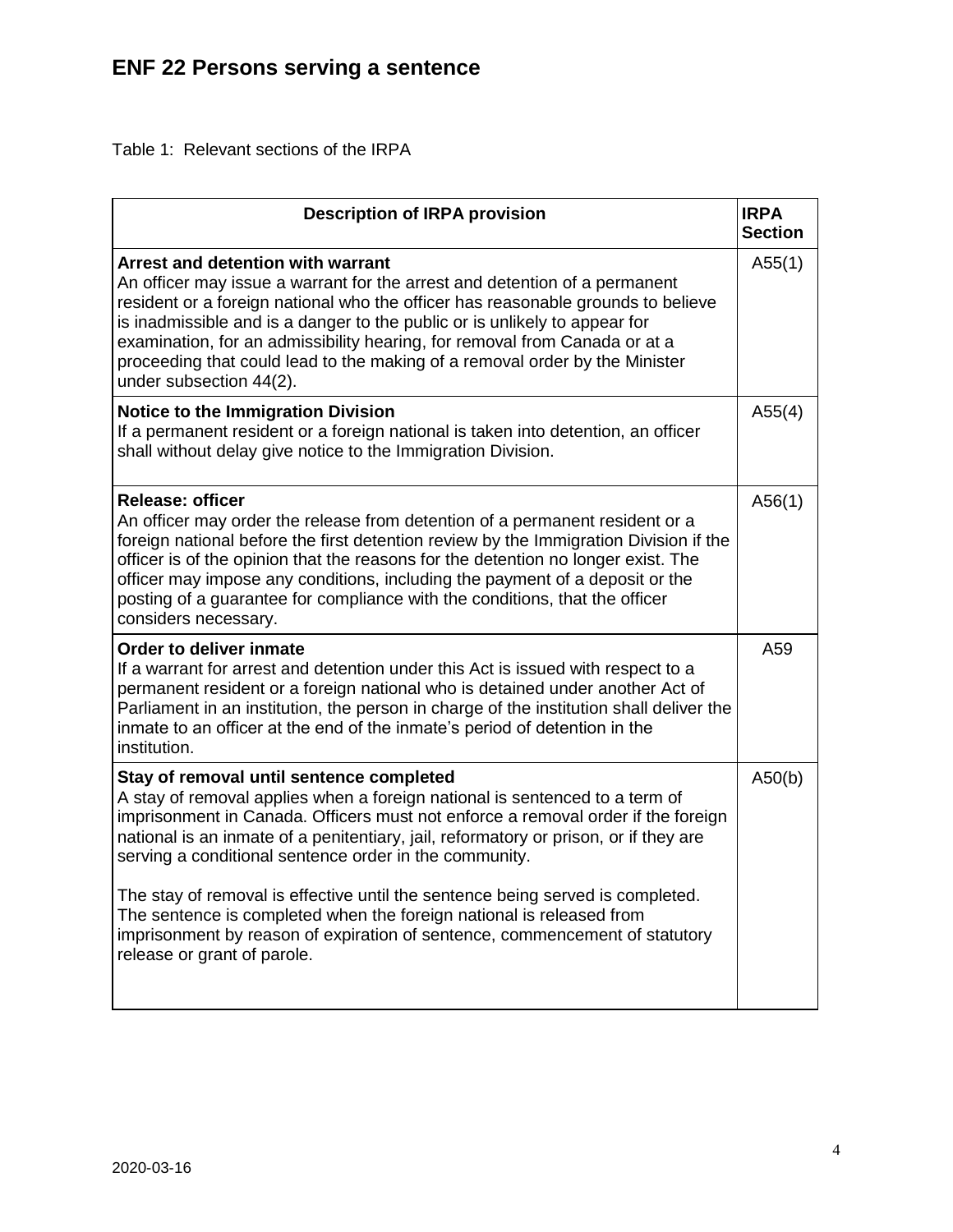### <span id="page-4-0"></span>**3.2 The Corrections and Conditional Release Act (CCRA)**

The *[Corrections and Conditional Release Act](https://laws-lois.justice.gc.ca/eng/acts/c-44.6/)* (CCRA) is the law that governs the Correctional Service of Canada (CSC). CSC is responsible for supervising offenders serving a sentence of two years or more, and supervises offenders both in custody and in the community. The CCRA also governs the Parole Board of Canada (PBC). The PBC has exclusive authority to grant, deny or revoke the conditional release of an offender. The PBC also has the authority to impose special conditions on offenders who are supervised in the community on statutory release or long term supervision orders.

Note: Under paragraph 16(1)(b) of the CCRA, a federal institution may also house persons serving a sentence of less than two years where there are service agreements in place.

| <b>Description of</b><br><b>Provision under the</b><br><b>CCRA</b> | <b>CCRA Text</b>                                                                                                                                                                                                                                                                                                                                                                                                                                                                                                                                                                                                                                                                                    | <b>Section</b><br>of the<br><b>CCRA</b> |
|--------------------------------------------------------------------|-----------------------------------------------------------------------------------------------------------------------------------------------------------------------------------------------------------------------------------------------------------------------------------------------------------------------------------------------------------------------------------------------------------------------------------------------------------------------------------------------------------------------------------------------------------------------------------------------------------------------------------------------------------------------------------------------------|-----------------------------------------|
| Correctional<br>Service of Canada<br>(CSC)                         | There shall continue to be a correctional service in and for<br>Canada, to be known as the Correctional Service of Canada,<br>which shall be responsible for                                                                                                                                                                                                                                                                                                                                                                                                                                                                                                                                        | 5                                       |
|                                                                    | (a) the care and custody of inmates;<br>(b) the provision of programs that contribute to the<br>rehabilitation of offenders and to their successful reintegration<br>into the community;<br>(c) the preparation of inmates for release;<br>(d) parole, statutory release supervision and long-term<br>supervision of offenders; and<br>(e) maintaining a program of public education about the<br>operations of the Service                                                                                                                                                                                                                                                                         |                                         |
| Constitution and<br>Jurisdiction of<br>provincial Boards           | Jurisdiction of boards<br>Subject to subsection (2), a provincial parole board for a<br>province shall exercise jurisdiction in accordance with this<br>Part in respect of the parole of offenders serving sentences in<br>provincial correctional facilities in that province, other than<br>(a) offenders sentenced to life imprisonment as a minimum<br>punishment;<br>(b) offenders whose sentence has been commuted to life<br>imprisonment; or<br>(c) offenders sentenced to detention for an indeterminate<br>period.<br>Day parole jurisdiction<br>(2) A provincial parole board may, but is not required to,<br>exercise its jurisdiction under this section in relation to day<br>parole. | 112(1)                                  |

Table 2: Relevant sections of the CCRA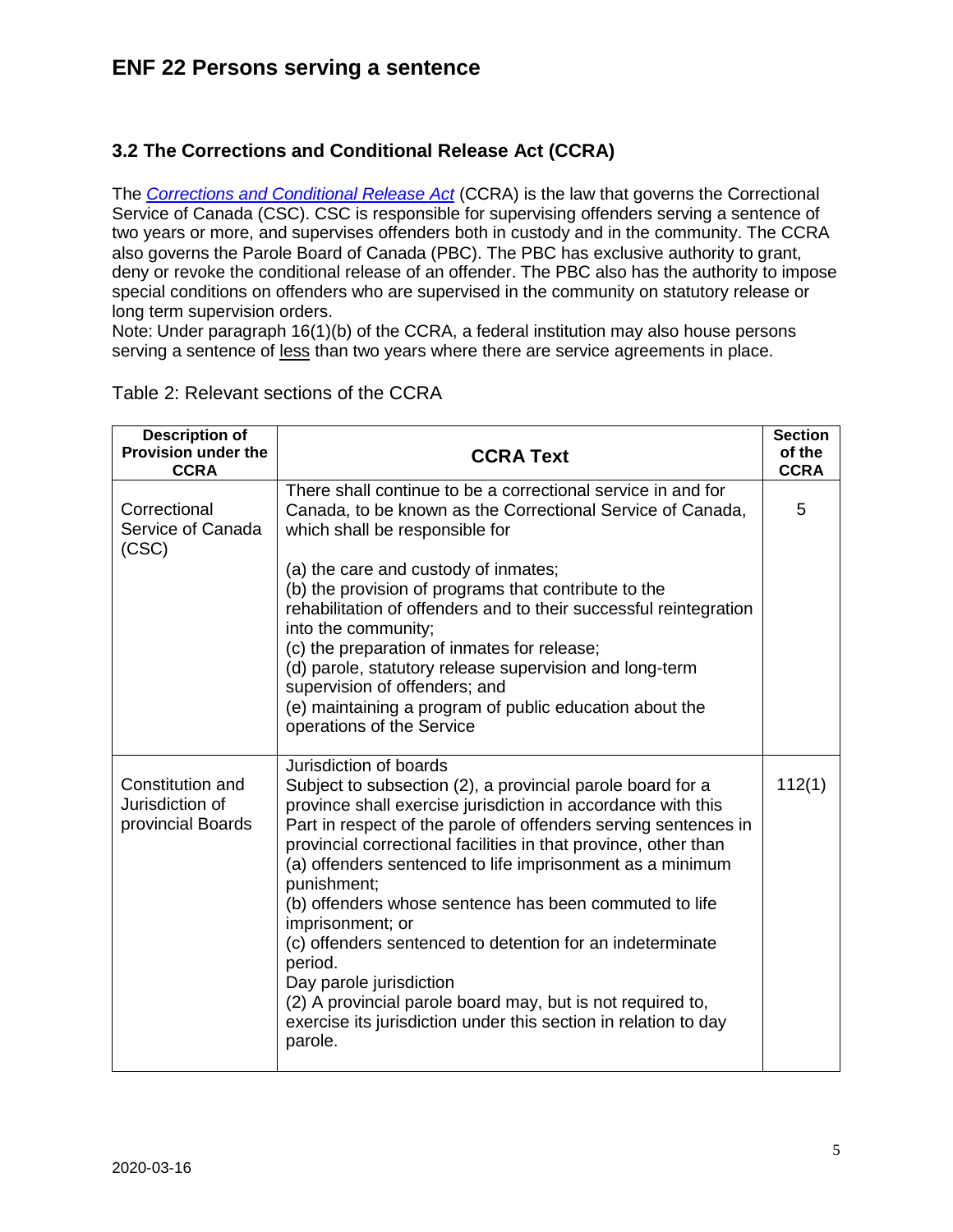| Incorporation of         | Where a provincial parole board has been established for a                                                                       |        |
|--------------------------|----------------------------------------------------------------------------------------------------------------------------------|--------|
| CCRA by                  | province, the lieutenant governor in council of the province<br>may, by order, declare that all or any of the provisions of this | 113(1) |
| reference by<br>province | Part that do not otherwise apply in respect of provincial parole                                                                 |        |
|                          | boards shall apply in respect of that provincial parole board                                                                    |        |
|                          | and offenders under its jurisdiction.                                                                                            |        |
| Change of                | Subject to any agreement entered into pursuant to this                                                                           | 114(1) |
| province of              | section, an offender who is released on parole in one                                                                            |        |
| residence                | province and moves to another province remains under the                                                                         |        |
|                          | jurisdiction of the board that granted the parole.                                                                               |        |
| <b>Statutory Release</b> | Subject to any provision of this Act, an offender sentenced,                                                                     | 127(1) |
|                          | committed or transferred to penitentiary is entitled to be                                                                       |        |
|                          | released on the date determined in accordance with this                                                                          |        |
|                          | section and to remain at large until the expiration of the<br>sentence according to law.                                         |        |
| Continuation of          | An offender who is released on parole, statutory release or                                                                      | 128(1) |
| sentence                 | unescorted temporary absence continues, while entitled to be                                                                     |        |
|                          | at large, to serve the sentence until its expiration according to                                                                |        |
|                          | law.                                                                                                                             |        |
| Freedom to be at         | Except to the extent required by the conditions of any day                                                                       | 128(2) |
| large                    | parole, an offender who is released on parole, statutory                                                                         |        |
|                          | release or unescorted temporary absence is entitled, subject                                                                     |        |
|                          | to this Part, to remain at large in accordance with the                                                                          |        |
|                          | conditions of the parole, statutory release or unescorted                                                                        |        |
|                          | temporary absence and is not liable to be returned to custody                                                                    |        |
|                          | by reason of the sentence unless the parole, statutory release                                                                   |        |
|                          | or unescorted temporary absence is suspended, cancelled,<br>terminated or revoked.                                               |        |
| Sentence deemed          | Despite subsection (1), for the purposes of paragraph 50(b)                                                                      | 128(3) |
| to be completed          | of the <i>Immigration and Refugee Protection Act</i> and section                                                                 |        |
|                          | 64 of the Extradition Act, the sentence of an offender who has                                                                   |        |
|                          | been released on parole, statutory release or an unescorted                                                                      |        |
|                          | temporary absence is deemed to be completed unless the                                                                           |        |
|                          | parole or statutory release has been suspended, terminated                                                                       |        |
|                          | or revoked, the unescorted temporary absence is suspended                                                                        |        |
|                          | or cancelled or the offender has returned to Canada before                                                                       |        |
| Removal order            | the expiration of the sentence according to law.                                                                                 |        |
|                          | Despite this Act, the Prisons and Reformatories Act and the<br>Criminal Code, an offender against whom a removal order           | 128(4) |
|                          | has been made under the Immigration and Refugee                                                                                  |        |
|                          | Protection Act is not eligible for day parole or an unescorted                                                                   |        |
|                          | temporary absence until they are eligible for full parole.                                                                       |        |
| Parole inoperative       | If, before the full parole eligibility date, a removal order is                                                                  | 128(5) |
| where parole             | made under the Immigration and Refugee Protection Act                                                                            |        |
| eligibility date in      | against an offender who has received day parole or an                                                                            |        |
| future                   | unescorted temporary absence, on the day that the removal                                                                        |        |
|                          | order is made, the day parole or unescorted temporary                                                                            |        |
|                          | absence becomes inoperative and the offender shall be re-<br>incarcerated.                                                       |        |
|                          |                                                                                                                                  |        |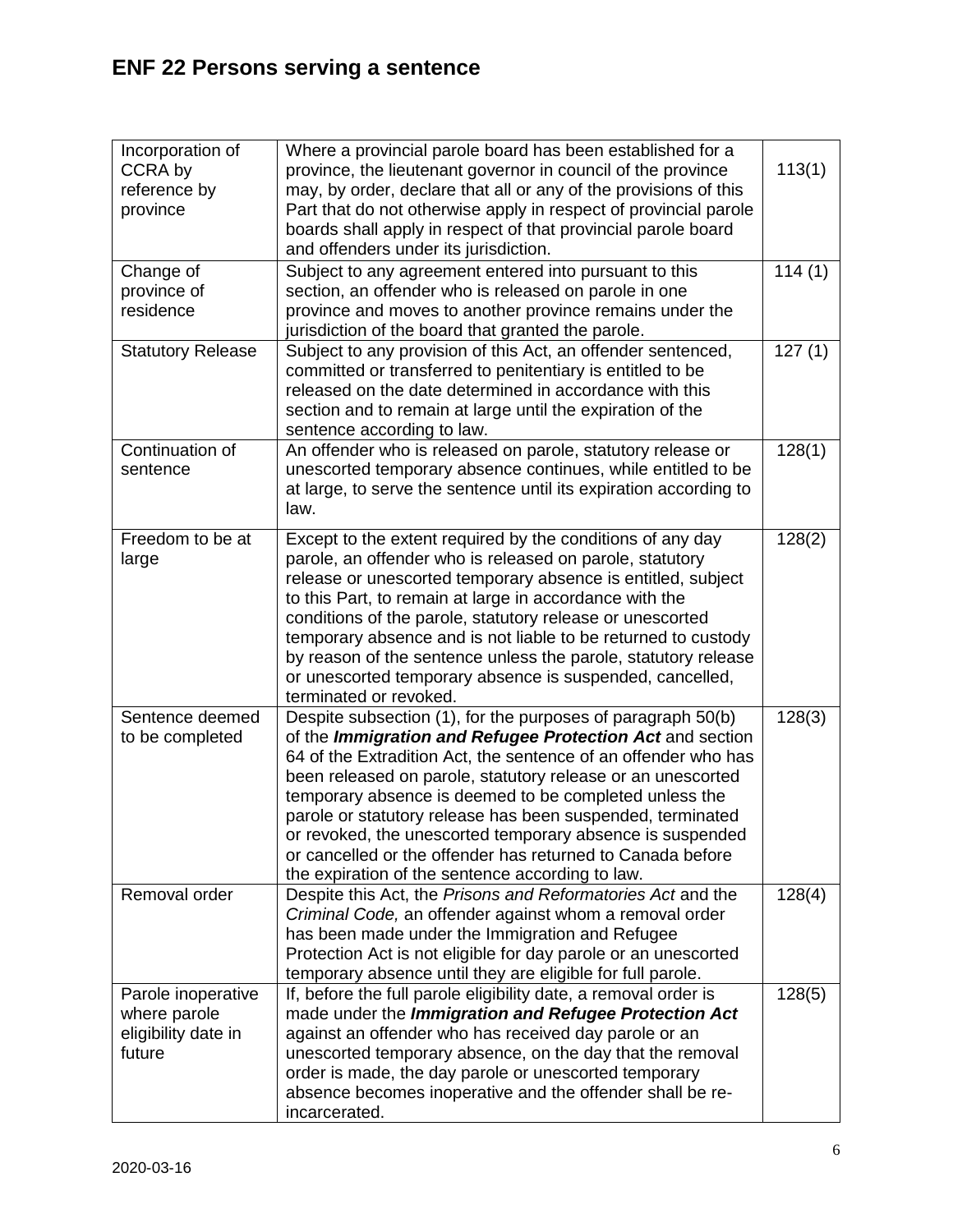| Exception                                          | An offender referred to in subsection (4) is eligible for day<br>parole or an unescorted temporary absence if the removal<br>order is stayed under paragraph 50(a), 66(b) or 114(1)(b) of<br>the Immigration and Refugee Protection Act.                                                                                                                                                                                                                                                                                                                                                             | 128(6) |
|----------------------------------------------------|------------------------------------------------------------------------------------------------------------------------------------------------------------------------------------------------------------------------------------------------------------------------------------------------------------------------------------------------------------------------------------------------------------------------------------------------------------------------------------------------------------------------------------------------------------------------------------------------------|--------|
| Exception                                          | Where the removal order of an offender referred to in<br>subsection (5) is stayed under paragraph 50(a), 66(b) or<br>114(1)(b) of the Immigration and Refugee Protection Act<br>on a day prior to the full parole eligibility of the offender, the<br>unescorted temporary absence or day parole of that offender<br>is resumed as of the day of the stay.                                                                                                                                                                                                                                           | 128(7) |
| Parole reviews                                     |                                                                                                                                                                                                                                                                                                                                                                                                                                                                                                                                                                                                      |        |
| Day parole review                                  | Subject to subsection 119(2), the Board shall, on application,<br>at the time prescribed by the regulations, review, for the<br>purpose of day parole, the case of every offender other than<br>an offender referred to in subsection (2).                                                                                                                                                                                                                                                                                                                                                           | 122(1) |
| Full parole review                                 | The Board shall, within the period prescribed by the<br>regulations and for the purpose of deciding whether to grant<br>full parole, review the case of every offender who is serving a<br>sentence of two years or more and who is not within the<br>jurisdiction of a provincial parole board.                                                                                                                                                                                                                                                                                                     | 123(1) |
| Further review -<br>Board does not<br>grant parole | If the Board decides not to grant parole following a review<br>under subsection (1) or section 122 or if a review is not made<br>by virtue of subsection (2), the Board shall conduct another<br>review within two years after the later of the day on which the<br>review took place or was scheduled to take place and<br>thereafter within two years after that day until<br>(a) the offender is released on full parole or on statutory<br>release;<br>(b) the offender's sentence expires; or<br>(c) less than four months remain to be served before the<br>offender's statutory release date. | 123(5) |

### <span id="page-6-0"></span>**3.3 Forms**

The following table includes some common forms that may relate to permanent residents and foreign nationals who are serving a sentence in a federal or provincial correctional institution. This is a non-exhaustive list.

Table 3: Forms

| <b>Form Title</b>                                                                              | Form number   |
|------------------------------------------------------------------------------------------------|---------------|
| <b>Warrant for Arrest</b>                                                                      | <b>BSF499</b> |
| Order of the Canada Border Services Agency to<br>Deliver Inmate (under section 59 of the IRPA) | <b>BSF498</b> |
| Notice of Arrest under Section 55 of the Immigration  <br>and Refugee Protection Act           | <b>BSF561</b> |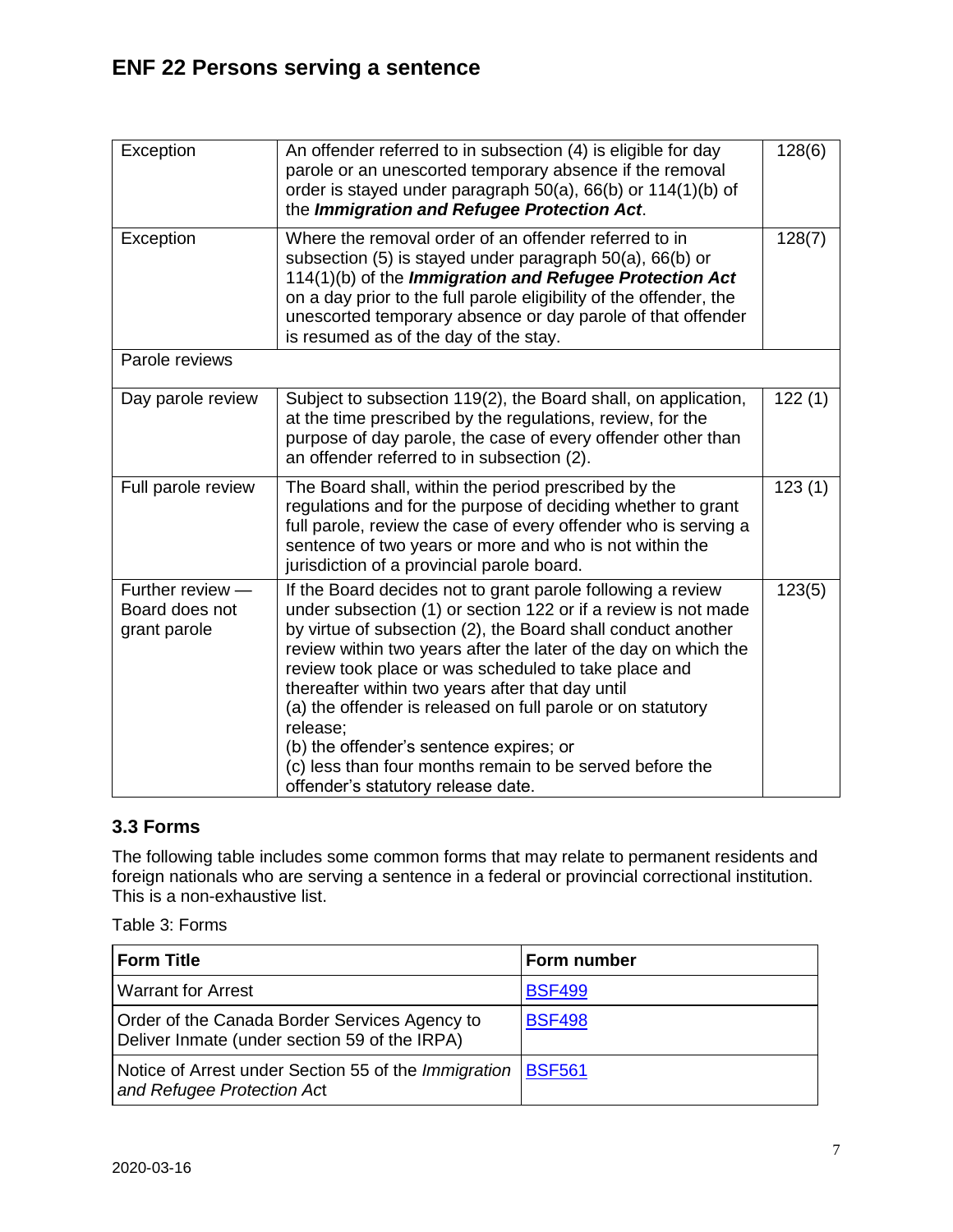| Notice of Rights Conferred by the Canadian Charter<br>of Rights and Freedoms and by the Vienna<br>Convention Following Section 55 Immigration and<br>Refugee Protection Act Arrest or Detention | <b>BSF776</b>                |
|-------------------------------------------------------------------------------------------------------------------------------------------------------------------------------------------------|------------------------------|
| <b>Order for Detention</b>                                                                                                                                                                      | <b>BSF304</b>                |
| National Risk Assessment for Detention                                                                                                                                                          | <b>BSF754</b>                |
| Detainee Medical Needs                                                                                                                                                                          | <b>BSF674</b>                |
| <b>Acknowledgement of Conditions</b>                                                                                                                                                            | <b>BSF 821*</b><br>IMM1262** |
| Acknowledgement of Conditions for IRPA Section<br>34 Cases                                                                                                                                      | <b>BSF798</b>                |
| Request for Admissibility Hearing/Detention Review<br>Pursuant to the Immigration Division Rules                                                                                                | <b>BSF524</b>                |
| Notes to File                                                                                                                                                                                   | <b>BSF788</b>                |

\*\*currently available in GCMS

\* currently available only in CBSA Atlas

# <span id="page-7-0"></span>**4 Instruments and delegations**

A4 sets out which Minister is responsible for the administration of the IRPA. The Minister of Citizenship and Immigration [also known as Immigration, Refugees and Citizenship Canada (IRCC)] and the Minister of Public Safety and Emergency Preparedness (PS) are jointly responsible for the administration and enforcement of the IRPA, however there are some differences. The IRCC Minister is responsible for the overall administration of the IRPA, unless otherwise specified. The Minister of PS has the primary responsibility for the administration of the IRPA as it relates to the following:

- port of entry examinations;
- policy lead relating to enforcement of the IRPA including arrest, detention and removal;
- establishment of policies respecting the enforcement of the IRPA and inadmissibility under A34/A35/A37; and
- declarations referred to under A42.1 (Ministerial Relief provision)

Pursuant to A6(1), the responsible Minister has the authority to designate specific persons or classes of persons to carry out any purpose of any provision of the IRPA with respect to their individual mandates as described in A4, and to specify the powers and duties of the officers so designated. In addition, A6(2) authorizes that anything that may be done by the Minister under the Act and the *Immigration and Refugee Protection Regulations* (IRPR) may be done by a person that the Minister authorizes in writing. This is referred to as **delegation of authority**.

A **designated authority** refers to the position that has been given the legal authority by the Minister to carry out the delegated function.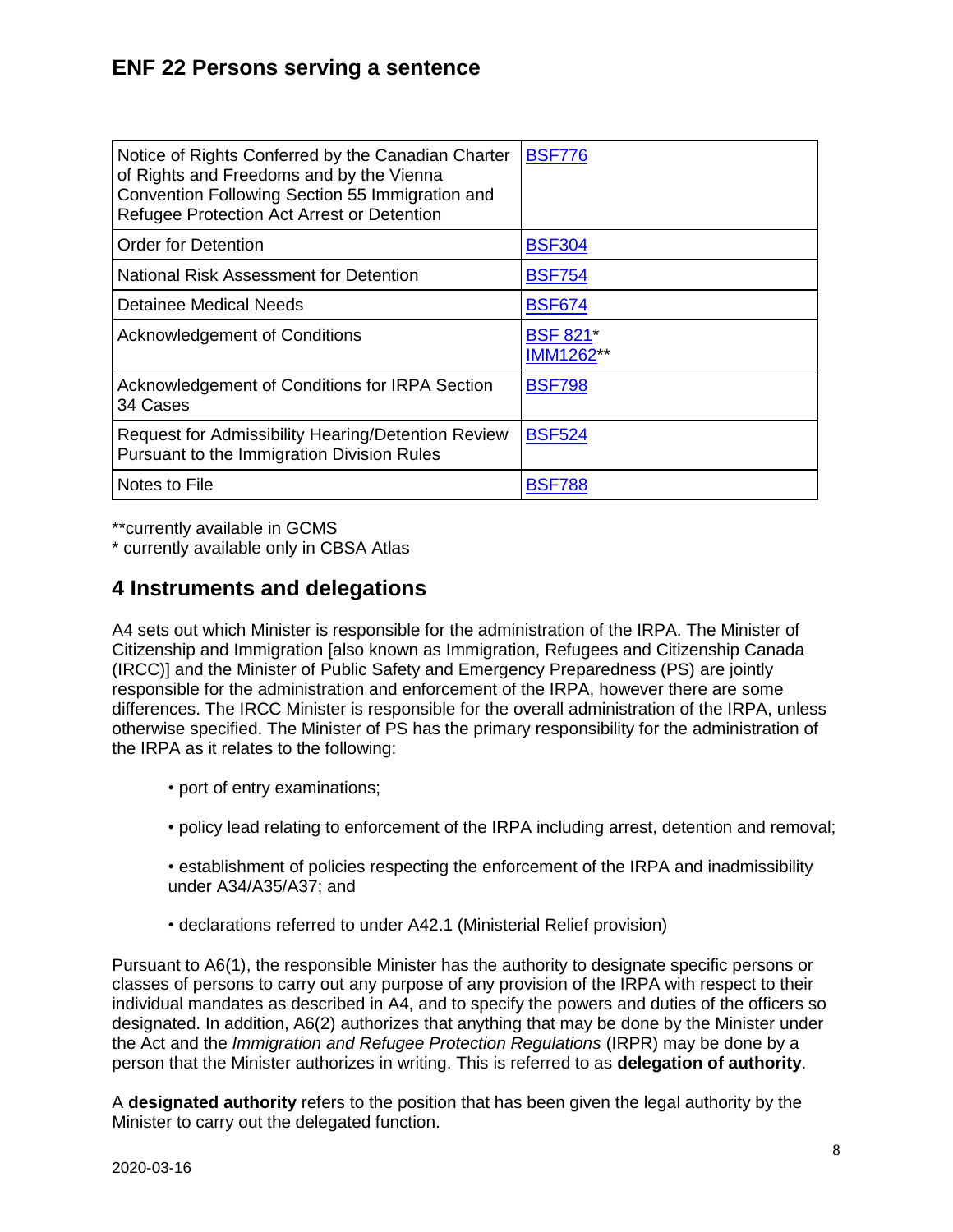The Delegation of Authority and Designations of Officers (D & D) instruments stipulate who has the authority to perform specific immigration-related functions. **CBSA officials should always consult the [D & D instruments](http://cicintranet.ci.gc.ca/Manuals/immigration/il/il3/index_e.asp) with respect to their authorities to take any enforcement action under the IRPA, including the issuance of warrants and arrests under A55, writing A44(1) reports, reviewing reports under A44(2) and release on conditions under A44(3).** For example, under the [CBSA D & D instrument,](https://www.cbsa-asfc.gc.ca/agency-agence/actreg-loireg/delegation/irpa-lipr-2016-07-eng.html) the designated authority to issue warrants for arrest under A55(1) for permanent residents is different from the authority for issuing warrants for foreign nationals.

## <span id="page-8-0"></span>**5 CBSA policy relating to persons serving a sentence**

The CBSA is responsible for providing integrated border services that support national security and public safety. As part of its legislative mandate, the CBSA uses offender information to identify and investigate permanent residents and foreign nationals who are inadmissible to Canada in order to enforce the objectives of the IRPA and ensure the safety of Canadians.

To achieve program objectives, the CBSA tracks criminally inadmissible inmates through the following priorities:

- early identification of inmates who are permanent residents and foreign nationals who are serving sentences in federal or provincial correctional institutions;
- communication with correctional partners to ensure that persons who are serving sentences and subject to a removal order under the IRPA are not released in contravention of the CCRA;
- cooperation and communication with partners to ensure that at full parole or statutory release, inmates subject to an IRPA warrant (for examination, admissibility hearing, removal or a proceeding that could lead to the making of a removal order by the Minister) are delivered to the CBSA for their detention under IRPA where a decision is made that IRPA detention is necessary;
- commitment to the maintenance of effective working arrangements with CSC and provincial correctional services relating to permanent residents and foreign nationals who are subject to IRPA enforcement action; and
- minimizing delays in administrative enforcement action taken under the IRPA while a person is serving sentence.

In achieving departmental objectives pertaining to safety with respect to persons serving criminal sentences, an enforcement officer will:

- develop and maintain good working relationships and sound networking systems with a broad range of partners and key contacts;
- be proactive in obtaining and sharing information with CSC and provincial correctional services pursuant to information sharing agreements and privacy legislation regarding permanent residents and foreign nationals serving a sentence to ensure appropriate enforcement action under the IRPA;
- conduct appropriate risk assessments for persons serving sentence who are subject to IRPA enforcement action to determine, at the earliest opportunity and taking into consideration alternatives to detention and the IRPA objectives regarding the safety and security of Canadians, a strategy in regards to detention/release and appropriate monitoring upon the person's release from criminal detention;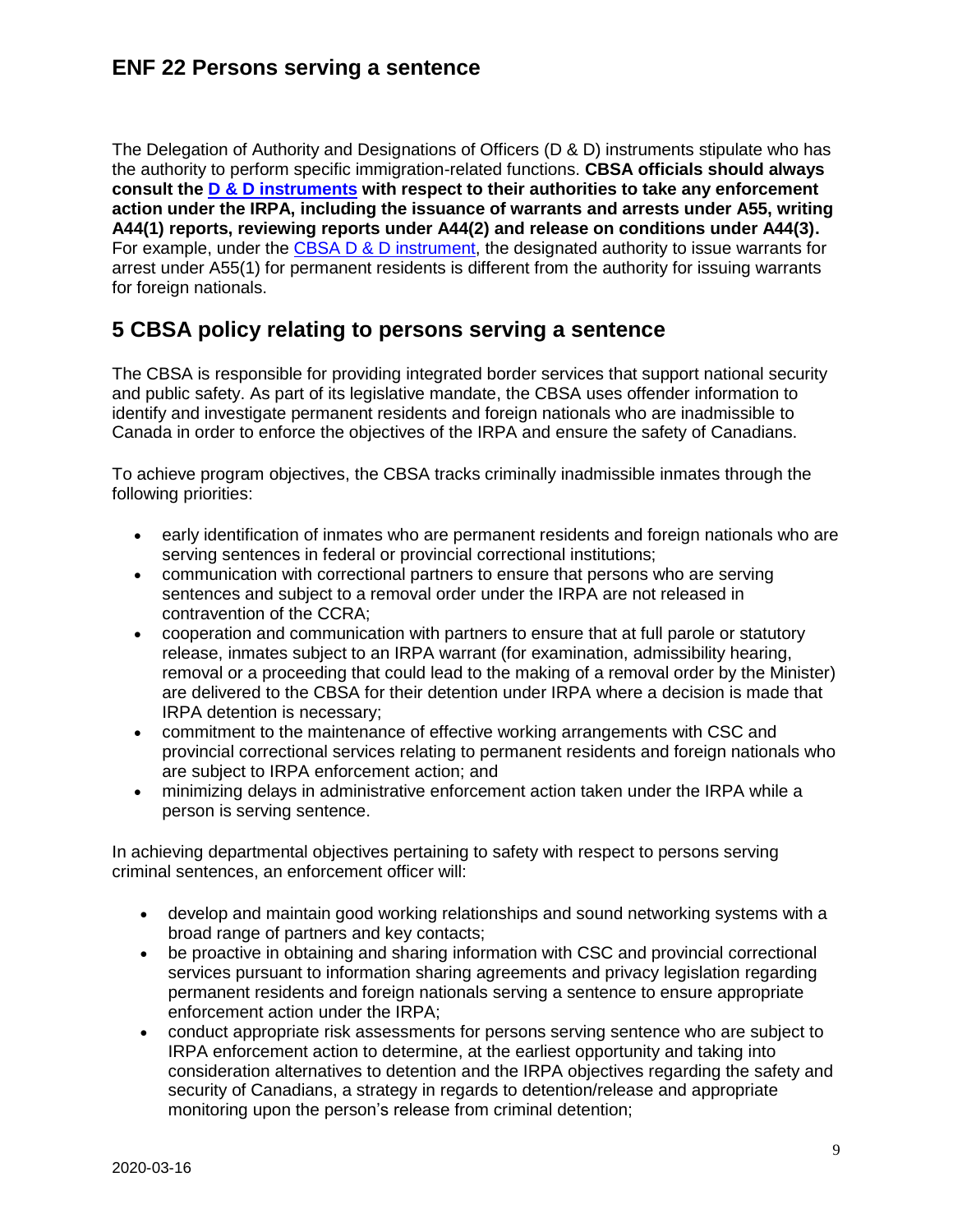- where the continued detention of an individual serving a sentence is determined to be necessary under the provisions of the IRPA, issue a warrant for arrest and A59 order to the person in charge of the institution and notify the institution of their legal obligations under A59 at the end of the inmate's sentence;
- investigate leads from key partners and take appropriate action; and
- investigate permanent residents and foreign nationals serving a sentence who are suspected to be inadmissible and, where appropriate, gather evidence, prepare reports under A44(1) and ensure timely processing of cases within the immigration enforcement continuum, in accordance with the provisions of the IRPA.

# <span id="page-9-0"></span>**6 Overview of correctional services**

Correctional services operate on both the provincial and federal level. A person serving a custodial sentence of two years or more falls under federal jurisdiction; a person who receives a custodial sentence of less than two years will serve their sentence in a provincial correctional facility.

#### <span id="page-9-1"></span>**6.1 Federal sentences**

CBSA policy with respect to the management of inadmissible permanent residents and foreign nationals serving a federal sentence in Canada is achieved through the IRPA and the CCRA and managed by the CBSA and CSC. While CBSA requires offender information from CSC, pursuant to its mandate, CSC requires information regarding the immigration status of persons subject to IRPA enforcement as they relate to federal offenders in order to enforce their mandate under the CCRA.

Offenders serving a federal sentence are managed by CSC. As part of the information sharing agreement with CSC, CBSA is informed of offenders admitted into a federal institution (penitentiary) where there is reason to believe that the offender is not a Canadian citizen, so that CBSA may determine their immigration status and if any immigration enforcement is warranted. In turn, CBSA provides CSC with information it requires to conduct sentence management in accordance with the provisions of the CCRA. A person subject to arrest and detention under the IRPA who is serving a federal sentence will be transferred to either a provincial correctional facility or an immigration holding centre (IHC) at the end of their sentence, as persons on immigration hold are not 'housed' in federal facilities. Moreover, CBSA is responsible for making the necessary transportation arrangements to transfer an inmate from the Federal facility at the end of their sentence.

### <span id="page-9-2"></span>**6.2 Provincial sentences**

Provincial correctional services generally have jurisdiction over offenders 18 years of age and over who are:

- sentenced to terms of imprisonment of less than two years
- terms of probation of up to three years
- conditional sentences of up to two years less a day
- offenders under parole supervision, as granted by a provincial parole board
- adults on remand, awaiting trial or sentencing
- offenders awaiting transfer to federal institutions to serve sentences of two years or more.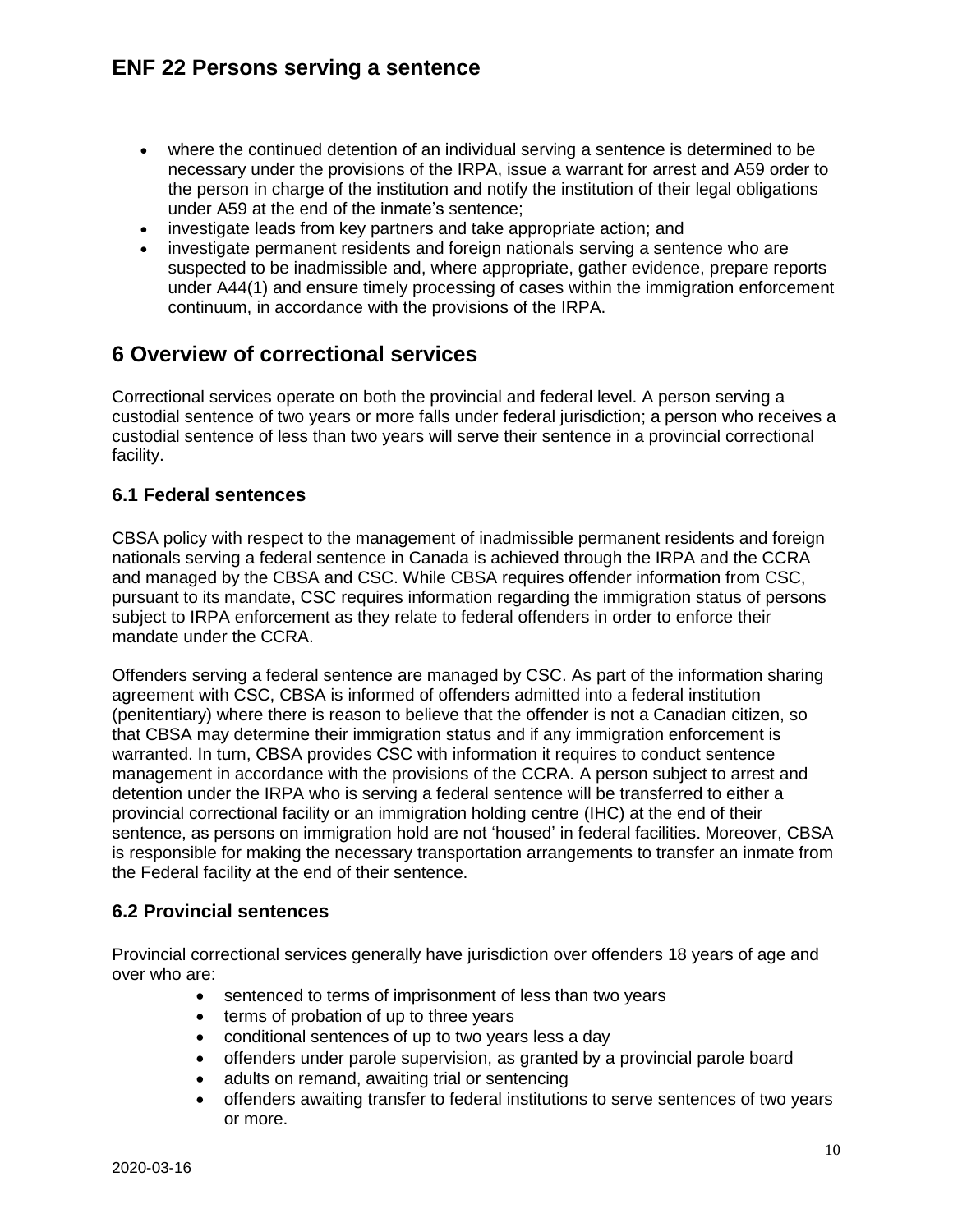In such cases, provincial correctional services establish, maintain and operate adult correctional institutions and probation and parole offices. Provincial correctional services also have jurisdiction over adult offenders under parole supervision, as granted by a provincial parole board (Quebec and Ontario).

In addition, adults held in immigration detention under the IRPA may be housed in a provincial facility following an arrest/detention under A55, depending on the results of the National Risk Assessment for Detention (NRAD). For further information, see ENF 20 *Detention*.

# <span id="page-10-0"></span>**7 Definitions and specific terminology**

### <span id="page-10-1"></span>**7.1 General**

The following general terms relate to the serving of criminal sentences in Canada. Some terms may be more applicable within the context of sentences served under provincial jurisdiction; others apply to sentences served under both federal and provincial jurisdiction.<sup>1</sup>

| Term                                 | Description                                                                                                                                                                                                                                                                                                       |
|--------------------------------------|-------------------------------------------------------------------------------------------------------------------------------------------------------------------------------------------------------------------------------------------------------------------------------------------------------------------|
| Sentence                             | A sentence is a ruling handed down by a court in the criminal<br>justice system which determines an accused person's punishment<br>after the person is found guilty or pleads guilty at trial. The Court<br>can impose different types of sentences or combinations of<br>penalties.                              |
| <b>Concurrent sentence</b>           | A concurrent sentence is merged and served simultaneously with<br>another sentence. It is also referred to as an 'aggregate' or<br>'combined' sentence. For example: a person who receives a<br>sentence of two concurrent terms of 6 months each would serve a<br>6-month sentence, not a sentence of 12 months. |
|                                      | Sentences are merged in order to calculate a person's parole<br>eligibility date, discharge possible date and warrant expiry date.                                                                                                                                                                                |
| Consecutive sentence<br>718.3(4) CCC | Consecutive sentences are served separately, one after the other.<br>For example: a person who receives a sentence of two consecutive<br>terms of 6 months each would serve a 12-month sentence.                                                                                                                  |
|                                      | Under the Criminal Code of Canada (CCC), sentences are<br>concurrent unless otherwise specified by the court.                                                                                                                                                                                                     |
| Intermittent sentence                | An intermittent sentence may be imposed for a sentence of 90 days<br>or less and is served in blocks of time on specific days of the week<br>(e.g., on weekends).                                                                                                                                                 |
|                                      | An intermittent sentence must be accompanied by a probation order.                                                                                                                                                                                                                                                |

Table 3: General terms pertaining to persons serving a sentence

 $\overline{\phantom{a}}$ 

<sup>&</sup>lt;sup>1</sup> Sources referenced include: Department of Justice [\(https://www.justice.gc.ca\)](https://www.justice.gc.ca/); Correctional Service Canada [\(https://www.csc-scc.gc.ca\)](https://www.csc-scc.gc.ca/); Parole Board of Canada [\(https://www.canada.ca/en/parole-board.html\)](https://www.canada.ca/en/parole-board.html); Ontario Ministry of the Solicitor General [\(https://www.mcscs.jus.gov.on.ca/english/default.html\)](https://www.mcscs.jus.gov.on.ca/english/default.html). For further details, please refer to these publications.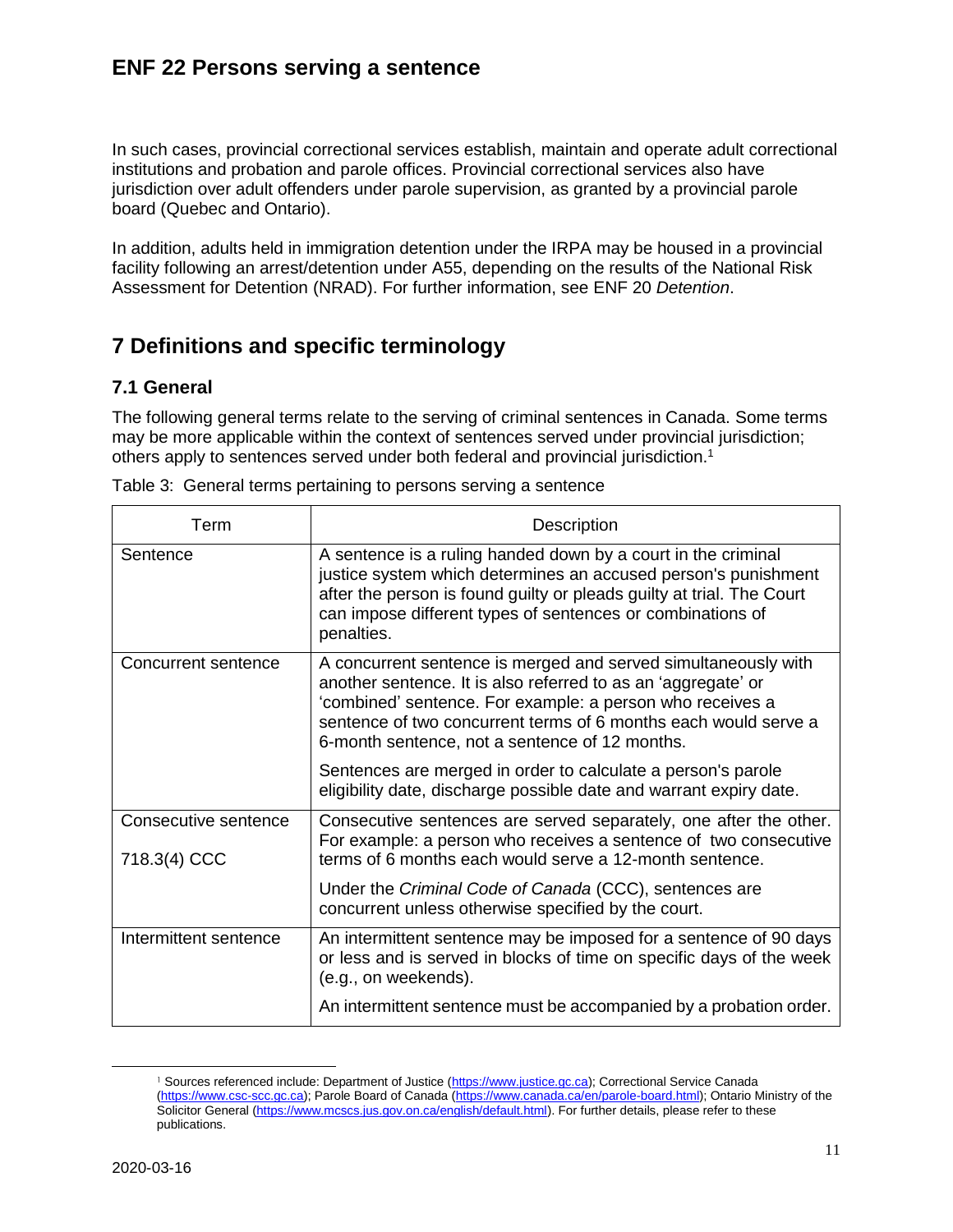| <b>Conditional sentence</b><br>742.1 CCC | A conditional sentence is served in the community under<br>supervision rather than in a correctional facility.                                                                                                                                                                                                                                                                                                                                                                                                                                                                                                                           |
|------------------------------------------|------------------------------------------------------------------------------------------------------------------------------------------------------------------------------------------------------------------------------------------------------------------------------------------------------------------------------------------------------------------------------------------------------------------------------------------------------------------------------------------------------------------------------------------------------------------------------------------------------------------------------------------|
|                                          | If the person does not meet the conditions imposed by the court,<br>they may be returned to court and ordered to serve some or all of<br>the remainder of the sentence in custody.                                                                                                                                                                                                                                                                                                                                                                                                                                                       |
|                                          | Note: In <i>Tran v. The Minister of Public Safety and Emergency</i><br>Preparedness, (2017 SCC 50), the Supreme Court of Canada<br>ruled that conditional sentence does not constitute a "term of<br>imprisonment" for the purpose of determining inadmissibility for<br>serious criminality under A36(1)(a).                                                                                                                                                                                                                                                                                                                            |
| Parole                                   | Parole is a form of release granted by the PBC or a provincial<br>parole board that allows persons serving sentences in provincial or<br>federal custody to serve the remainder of their sentence in the<br>community under the supervision of a probation/ parole officer.<br>Most provincial offenders are able to apply for parole. In Ontario<br>and Quebec, provincial parole boards are responsible for the<br>release of offenders from incarceration, outside the normal<br>expiration of sentence.                                                                                                                              |
| Probation                                | Probation is a court disposition that allows the person to be in the<br>community following the completion of their sentence subject to<br>conditions set out in a probation order. The person is supervised by<br>a probation officer.                                                                                                                                                                                                                                                                                                                                                                                                  |
| Absolute or Conditional<br>discharge     | A disposition where the court orders that accused be discharged of<br>an offence after a finding of guilt, and no conviction is registered.<br>The court may then grant an absolute discharge (no conditions) or<br>impose conditions for a specified period of time as set out in a<br>probation order and the accused will be discharged when the<br>conditions are met (conditional discharge). If an offender is<br>convicted of a subsequent offence during the term of probation, the<br>court may decide to revoke the probation order and impose any<br>sentence that could have been imposed at the time the order was<br>made. |
| <b>Suspended Sentence</b>                | A conviction where the passing of sentence is suspended.                                                                                                                                                                                                                                                                                                                                                                                                                                                                                                                                                                                 |
|                                          | Like a conditional discharge, the order may be revoked if a<br>provision is in place for revoking the order.                                                                                                                                                                                                                                                                                                                                                                                                                                                                                                                             |
| Parole Board of<br>Canada (PBC)          | An independent administrative tribunal which reports to Parliament<br>through the Minister of Public Safety. The PBC operates under the<br>authority of the CCRA and has exclusive authority to grant, deny,<br>and revoke parole for offenders serving sentences of two years or<br>more.                                                                                                                                                                                                                                                                                                                                               |
|                                          | The PBC also makes parole decisions for offenders serving<br>sentences of less than two years in all provinces and territories<br>except Ontario and Quebec, which have their own parole boards.                                                                                                                                                                                                                                                                                                                                                                                                                                         |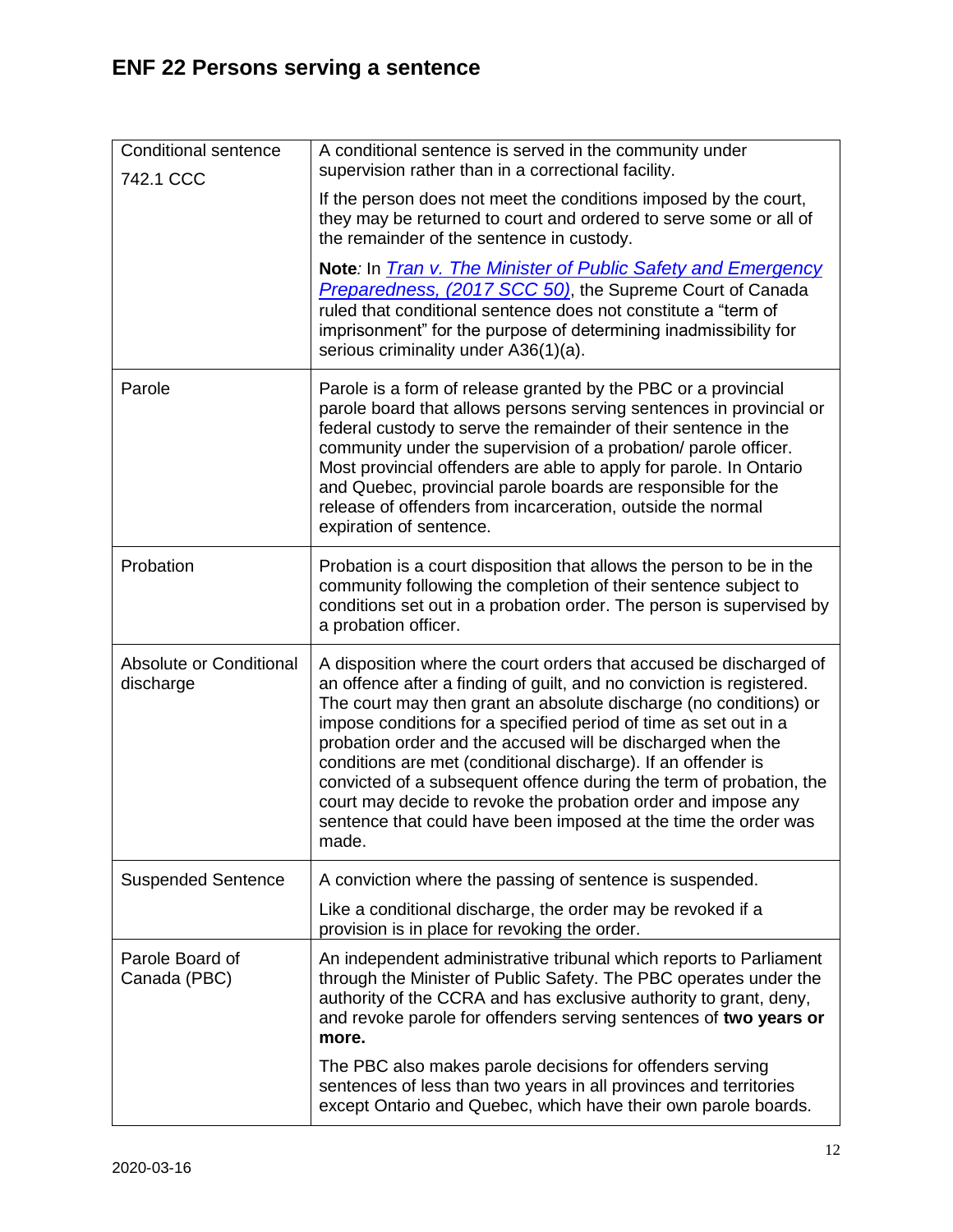| Day Parole                   | The authority granted to an inmate by the PBC or a provincial<br>parole board to be at large during that inmate's sentence in order to<br>prepare the inmate for full parole or statutory release. Eligibility for<br>day parole is six months into the sentence or six months before full<br>parole, whichever is later. |
|------------------------------|---------------------------------------------------------------------------------------------------------------------------------------------------------------------------------------------------------------------------------------------------------------------------------------------------------------------------|
|                              | Day parole requires the inmate to return to a penitentiary, a<br>community-based residential facility or a provincial correctional<br>facility each night unless otherwise authorized in writing.                                                                                                                         |
| <b>Correctional services</b> | Both federal CSC and its provincial counterparts                                                                                                                                                                                                                                                                          |

### <span id="page-12-0"></span>**7.2 Terminology related to federal offenders**

The following table contains terms that pertain to persons serving a federal sentence and types of federal releases under the CCRA for which persons serving a federal sentence may be eligible during their incarceration:

| Term                   | Description                                                                                                                                                                                                                                                                                                                                                                                                                                                                                                                                                                                                                                                                                                                                                                                                                                                                                                                                                                                                                                                                                                                          |
|------------------------|--------------------------------------------------------------------------------------------------------------------------------------------------------------------------------------------------------------------------------------------------------------------------------------------------------------------------------------------------------------------------------------------------------------------------------------------------------------------------------------------------------------------------------------------------------------------------------------------------------------------------------------------------------------------------------------------------------------------------------------------------------------------------------------------------------------------------------------------------------------------------------------------------------------------------------------------------------------------------------------------------------------------------------------------------------------------------------------------------------------------------------------|
| Penitentiary           | Section 2(1) of the CCRA describes a penitentiary as<br>(a) a facility of any description, including all lands connected therewith,<br>that is operated, permanently or temporarily, by the CCRA and<br>(b) any place declared to be a penitentiary pursuant to section 7 of the<br><b>CCRA</b>                                                                                                                                                                                                                                                                                                                                                                                                                                                                                                                                                                                                                                                                                                                                                                                                                                      |
| Conditional<br>release | The PBC has sole authority to grant both day parole and full parole to<br>Federal offenders under the CCRA, based on information and<br>assessments prepared by CSC prison and community staff. Before<br>granting conditional release, Parole Board members must be satisfied that<br>the offender will not pose undue risk to the community and will fulfill<br>specific conditions.                                                                                                                                                                                                                                                                                                                                                                                                                                                                                                                                                                                                                                                                                                                                               |
| <b>Full Parole</b>     | A form of conditional release by the PBC that allows an offender to serve<br>part of a prison sentence (normally 1/3) in the community under specific<br>conditions. The offender is placed under supervision and is required to<br>abide by conditions designed to reduce the risk of re-offending, and to<br>foster reintegration of the inmate into the community. Under full parole, the<br>person does not have to return nightly to an institution, but must report<br>regularly to a parole supervisor, and in certain cases, to the police. If the<br>offender is performing successfully in the community, full parole may<br>continue, under supervision, for the remainder of the sentence.<br>Offenders (except those serving life sentences for murder) are eligible to<br>apply for full parole after serving either 1/3 of their sentence, or seven<br>years, whichever is less.<br>Offenders serving life sentences for first-degree murder are eligible to<br>apply for full parole, after serving 25 years. Dates for offenders serving life<br>sentences for second-degree murder are set between 10 and 25 years |

Table 4: Terms pertaining to persons serving a federal sentence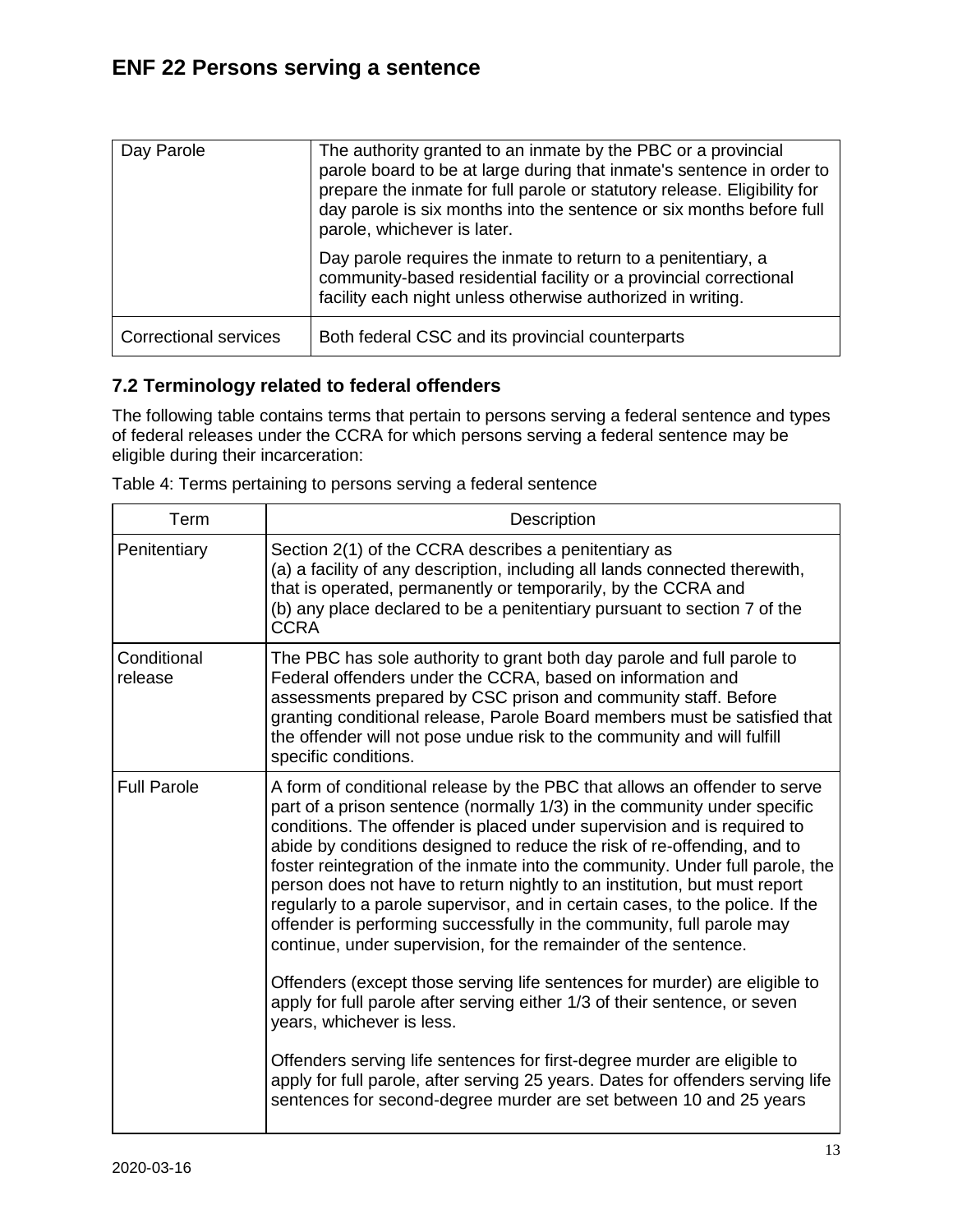| Day Parole                                                     | See definition in section 7.1 above<br>Eligibility to apply for day parole for federal offenders:<br>Offenders serving sentences of two years or more: 6 months before<br>full parole eligibility date (PED) or 6 months into the sentence,<br>whichever is greater                                                                                                                                                                                                                                                                                                                                                                           |
|----------------------------------------------------------------|-----------------------------------------------------------------------------------------------------------------------------------------------------------------------------------------------------------------------------------------------------------------------------------------------------------------------------------------------------------------------------------------------------------------------------------------------------------------------------------------------------------------------------------------------------------------------------------------------------------------------------------------------|
|                                                                | Offenders serving life sentences: 3 years before PED<br>$\bullet$                                                                                                                                                                                                                                                                                                                                                                                                                                                                                                                                                                             |
| Temporary<br>Absences                                          | The first type of release that an offender may receive. Under the CCRA,<br>there are three types of temporary absences from prison: escorted<br>temporary absences (ETA), unescorted temporary absences (UTA) and<br>work releases. Such releases may be authorized for various reasons,<br>including for work in community service projects, contact with family,<br>personal development, and medical reasons.                                                                                                                                                                                                                              |
| Escorted<br>Temporary<br>Absence (ETA)<br>CCRA <sub>s.17</sub> | A release of temporary duration in which an offender, either alone or as a<br>member of a group, leaves the institution accompanied by one or several<br>escorting correctional officers. The duration of the ETA is limited. Medical<br>absences, however, may be unlimited. Offenders may apply for ETAs at<br>any time during their sentence. Most ETAs are at the discretion of the<br>CSC, however others (e.g. for some life sentences) must be approved by<br>the PBC.                                                                                                                                                                 |
| Unescorted<br>Temporary<br>Absence (UTA)<br><b>CCRA s. 116</b> | A release of temporary duration in which an offender leaves the institution<br>unaccompanied by CSC staff. Offenders must have served a portion of<br>their sentence before being eligible to apply for a UTA.<br>For sentences of 3 years or more: offenders are eligible for UTAs after<br>serving 1/6 of their sentence<br>For sentences of 2-3 years: offenders are eligible at 6 months into the<br>$\bullet$<br>sentence<br>Offenders serving life sentences are eligible for UTAs 3 years before<br>$\bullet$<br>their full parole eligibility date<br>Offenders classified as maximum security are not eligible for UTAs<br>$\bullet$ |
| <b>Accelerated Day</b><br>Parole                               | A streamlined process of review (Accelerated Parole Review or APR) for<br>day parole for first-time offenders serving a sentence for a non-violent<br>offence. It is a conditional release granted by the PBC if the inmate meets<br>certain criteria. The eligibility date for accelerated day parole is at 1/6 of<br>sentence or six months into the sentence, whichever is later. APR is only<br>available to offenders who were sentenced prior to March 28, 2011; in<br>British Colombia, this eligibility is extended to offenders who committed an<br>offence before March 28, 2011, but who were sentenced on or after that<br>date.  |
| <b>Statutory Release</b><br>Date<br><b>CCRA s. 127</b>         | Statutory release is a mandatory release by law. It is not a form of parole<br>and is not a decision of the PBC; rather, it is an inmate's legal entitlement<br>to be released into the community at 2/3 of the sentence. Unlike parole,<br>statutory release is a right, not a privilege. Statutory Release requires<br>federally sentenced offenders to serve the final third of their sentence in<br>the community, under supervision and under conditions of release similar<br>to those imposed on offenders released on full parole. Offenders serving<br>life or indeterminate sentences are not eligible.                             |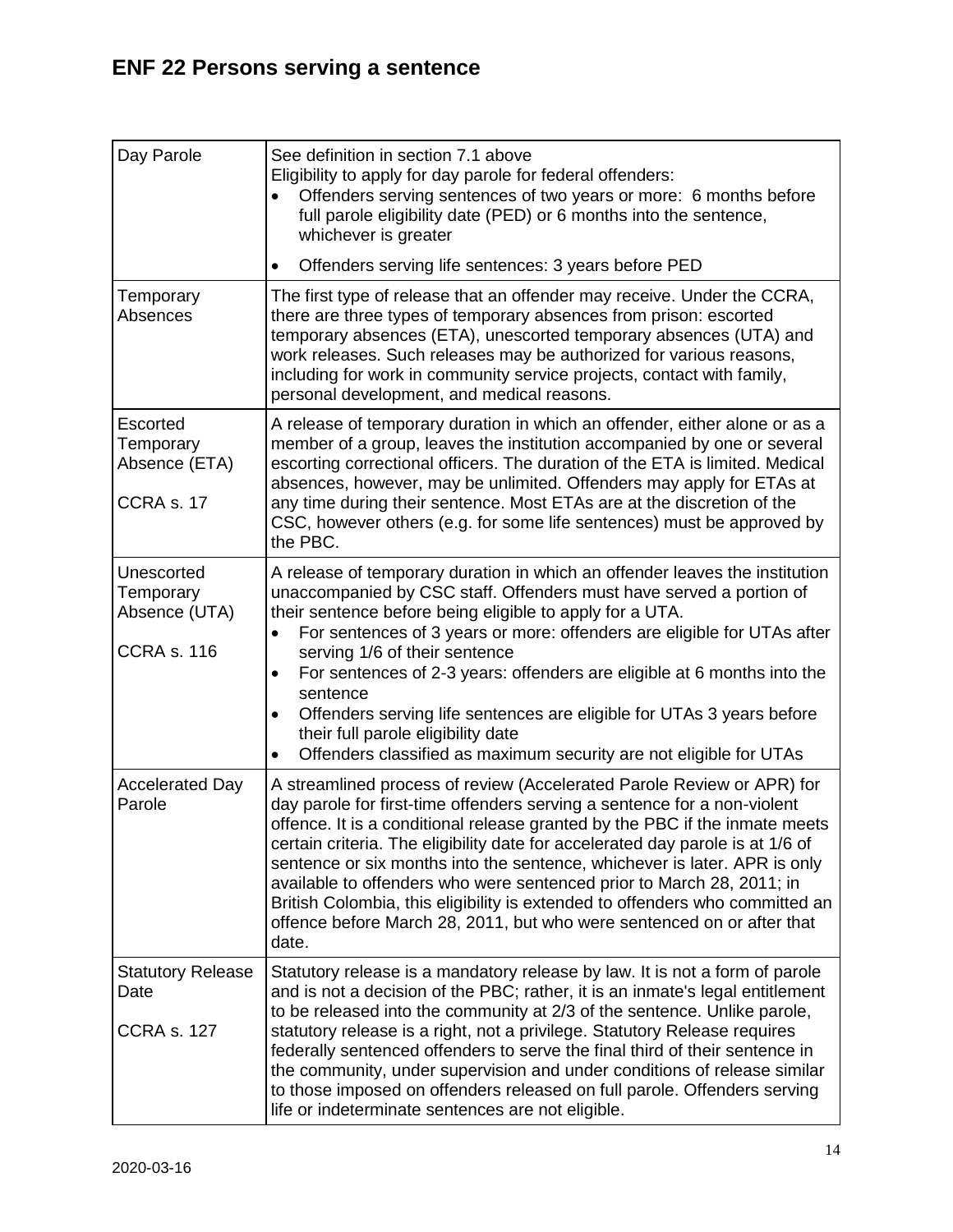|                                                     | Offenders on statutory release are offenders who either did not apply for<br>parole, or who were denied release on full parole. Although statutory<br>release is legislated (i.e. it is not 'conditional' and is not granted by the<br>PBC), the PBC can keep an offender in the institution after his/her<br>statutory release where there are reasonable grounds to believe that the<br>offender is likely to commit an offence causing serious harm or death, a<br>sexual offence involving a child or a serious drug offence.<br>Offenders on statutory release are required to follow standard conditions<br>including reporting to a parole officer. In some instances offenders on<br>statutory release are required to reside in a halfway house or community<br>correctional centre operated by CSC. |
|-----------------------------------------------------|---------------------------------------------------------------------------------------------------------------------------------------------------------------------------------------------------------------------------------------------------------------------------------------------------------------------------------------------------------------------------------------------------------------------------------------------------------------------------------------------------------------------------------------------------------------------------------------------------------------------------------------------------------------------------------------------------------------------------------------------------------------------------------------------------------------|
| <b>Warrant Expiry</b><br>Date                       | The final date in the inmate's current sentence.                                                                                                                                                                                                                                                                                                                                                                                                                                                                                                                                                                                                                                                                                                                                                              |
| Release on Expiry<br>of Sentence                    | Release on expiry of sentence is not a conditional release; it is the full<br>release required when the entire sentence has been served.                                                                                                                                                                                                                                                                                                                                                                                                                                                                                                                                                                                                                                                                      |
| Work release<br>CCRA <sub>s.18</sub>                | A structured and supervised program of release, established for a<br>specified period of time, involving work or community service outside the<br>penitentiary. Offenders who are eligible for a UTA are also eligible to apply<br>for a work release.                                                                                                                                                                                                                                                                                                                                                                                                                                                                                                                                                        |
| <b>CSC's Offender</b><br>Management<br>System (OMS) | A CSC database containing sentence information on every offender under<br>federal jurisdiction. Access to CSC offenders' information is based on<br>governing legislation to ensure that partner organizations receive only the<br>information required to perform their duties, and to which they are legally<br>entitled. Based on a memorandum of understanding (MOU), CSC has<br>granted CBSA access to OMS whereby certain officers can consult<br>relevant offender information and also input data related to an offender's<br>immigration status.                                                                                                                                                                                                                                                     |

# <span id="page-14-0"></span>**8 Procedure: Identification of inadmissible inmates**

### <span id="page-14-1"></span>**8.1 Policy on identification of inadmissible persons serving a sentence**

Identifying and monitoring inadmissible foreign nationals and permanent residents who are serving a sentence in Canada is essential to CBSA's ability to achieve its statutory objectives.

The identification of inadmissible foreign nationals and permanent residents serving sentences is dependent on the interrelationship between CBSA and other government institutions, including CSC, the provincial correctional facilities, the provincial courts and police agencies.

Maintaining effective liaison practices and processes ensures that foreign nationals and permanent residents are identified early in their sentence, investigated and tracked to ensure that appropriate enforcement action can be taken by CBSA. In this way, the development and maintenance of working arrangements with key partners within the judicial system are crucial to CBSA investigations.

As officers respond to information or leads regarding permanent residents and foreign nationals serving a sentence, they should follow established investigative procedures. These include citizenship determination, interviewing of individuals, fact-finding, recording of evidence,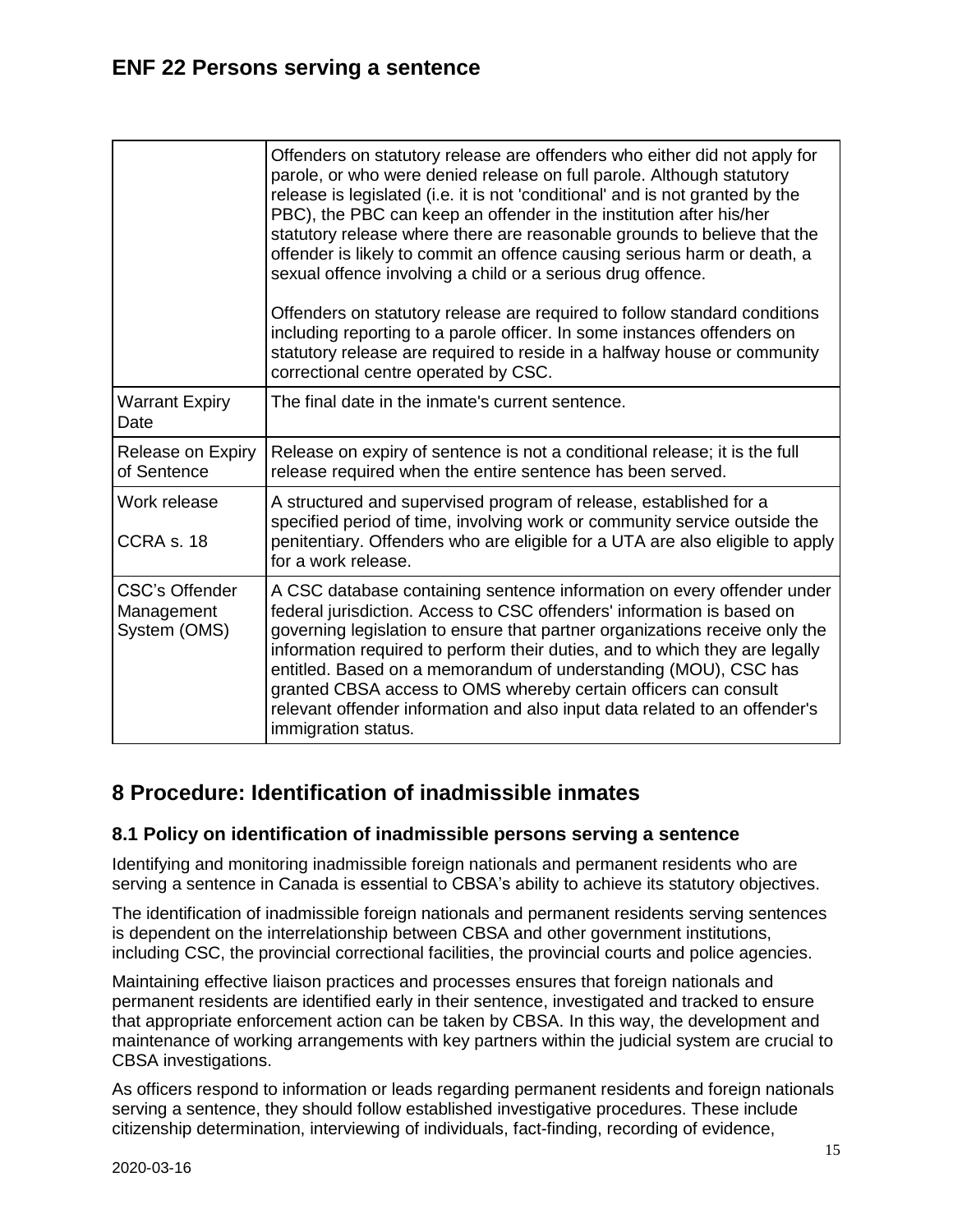preparation of reports and execution of appropriate documents relevant to CBSA enforcement measures.

For further guidance, officers should refer to ENF 7 *Investigations and arrests*, ENF 5 *Writing 44(1) reports*, and ENF 6 *Reviewing reports under A44(2).*

#### <span id="page-15-0"></span>**8.2 Information sharing**

Identifying inadmissible foreign nationals and permanent residents who are serving sentences is achieved through information sharing with correctional services, police services and the criminal courts. Officers will access different sources of information in their efforts to identify incarcerated permanent residents and foreign nationals serving sentences.

When obtaining and disclosing information obtained from a third party, CBSA officers must be aware of their legal obligations under written collaborative arrangements and privacy legislation. In all cases, officers are required to assess the accuracy and reliability of information received, and properly characterize this information in any further dissemination.

Information sharing agreements make it possible to effectively manage information between organizations in order to ensure effective monitoring through data exchange. Even where there is no formal written agreement in place, the *Privacy Act* may authorize the disclosure of information under a government institution's control to another government body. For example, under the *Privacy Act*, a government institution may disclose personal information to another government institution for the purpose for which the information was obtained or compiled by the institution or for a use consistent with that purpose [8(2)(a)].

CBSA employees are responsible for ensuring that personal information is only disclosed in accordance with the *Privacy Act* and should be guided by the [CBSA Policy on the Disclosure of](http://atlas/spb-dgps/res/toolkit-outils/partnership-partenariat/is-ei/section8-article8/pol_eng.asp)  [Personal Information: Section 8 of the](http://atlas/spb-dgps/res/toolkit-outils/partnership-partenariat/is-ei/section8-article8/pol_eng.asp) *Privacy Act*.

CBSA officers should also consult the [CBSA Information Sharing Toolkit,](http://atlas/spb-dgps/res/toolkit-outils/partnership-partenariat/is-ei/index_eng.asp) including the [Written](http://atlas/spb-dgps/res/toolkit-outils/partnership-partenariat/wca-ece/index_eng.asp)  [Collaborative Arrangements Toolkit.](http://atlas/spb-dgps/res/toolkit-outils/partnership-partenariat/wca-ece/index_eng.asp)

#### <span id="page-15-1"></span>**8.3 Identification through correctional services**

Officers will liaise regularly with correctional institutions in accordance with regionally established procedures and written collaborative agreements to ensure that permanent residents and foreign nationals subject to enforcement action under the IRPA are managed effectively through the Sentence Management offices of correctional services.

Generally, CBSA may require the following information from correctional facilities:

- offender details
- date of committal
- date and details of conviction(s)
- documentation to substantiate conviction (e.g.' warrant of committal)
- statutory release date
- warrant expiry date
- parole eligibility date
- parole board decisions
- correctional service reports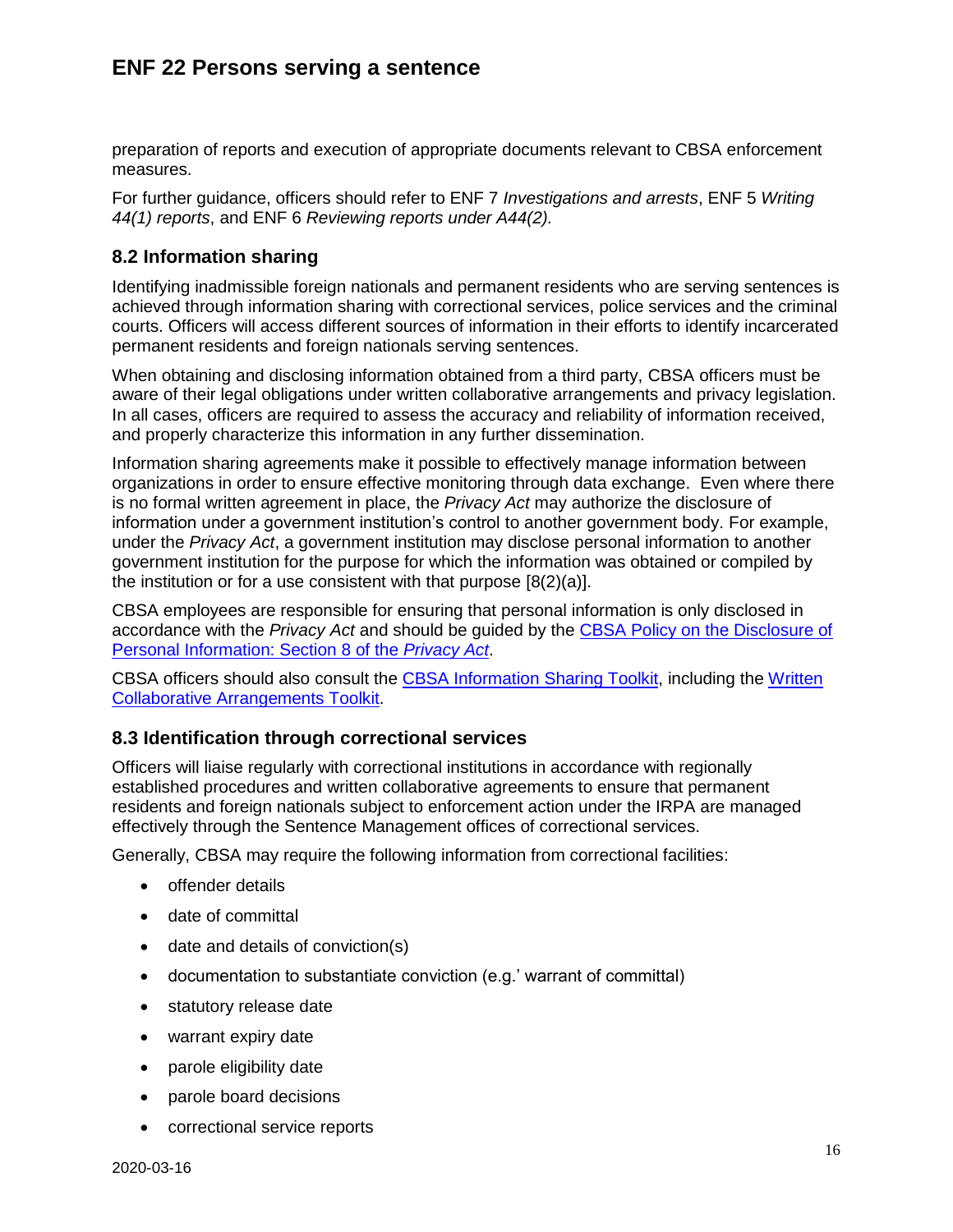For further information on documentation that may be required to establish inadmissibility under the IRPA, see ENF 2 *Evaluating Inadmissibility*.

Likewise, correctional services may request information from CBSA in order to achieve their mandates, for example:

- confirmation of offender's status/citizenship
- information pertaining to removal orders issued under the IRPA
- stage of an offender's immigration proceedings under the IRPA.

### <span id="page-16-0"></span>**8.4 Information sharing at the federal level**

For federal offenders, information sharing is achieved primarily through extraction and inputting of relevant information into CSC's OMS in relation to the offenders status, and whether the CBSA intends to arrest and detain the offender upon completion of their sentence. For CSC, information from the CBSA is entered by a designated CBSA official into CSC's OMS to facilitate effective file management. OMS terminals are available at various CBSA offices. Regional offices must ensure that the running of appropriate OMS reports and monitoring of offender information through OMS and parole/probation contacts are utilized in accordance with established practices and procedures.

In regards to CSC, there is a [written collaborative arrangement](http://atlas/spb-dgps/res/toolkit-outils/partnership-partenariat/wca-ece/invent_eng.asp?c=0&r=pen) between CBSA and CSC which establishes the conditions and procedures for the exchange of information between CSC and the CBSA and outlines mutual obligations and responsibilities with respect to management of inmates who are subject to enforcement action under the IRPA through data exchange.

Under this agreement, CBSA shall provide to CSC, any information in its possession which is relevant to the risk assessment of the offender, as soon as practicable, for consideration in the CSC case management and release decision-making processes.

For example, CSC may require the assistance of local CBSA offices when the citizenship of an inmate is in doubt. When such a request is made, the CBSA official must inform the CSC institutional chief, Sentence Management, of the inmate's citizenship status and indicate whether the inmate is of interest to CBSA and whether enforcement action under the IRPA is underway.

In addition, where a person is already under a removal order, CBSA also needs to ensure that the appropriate CSC contacts have been given this information and any related documentation they may require under the CCRA. For further information, refer to section 12 of this manual chapter, 'Impact of removal orders on Federal conditional releases under the CCRA'.

### <span id="page-16-1"></span>**8.5 Information sharing at the provincial level**

CBSA has specific MOUs with some provinces authorizing the detention of persons detained under the IRPA in provincial correctional facilities (NB, BC, Ontario, Quebec, NS, Alberta). These agreements also deal with the transfer of custody of a person detained under IRPA at a provincial correctional institution.

CBSA also has information sharing agreements with some provinces which govern procedures surrounding the exchange of information.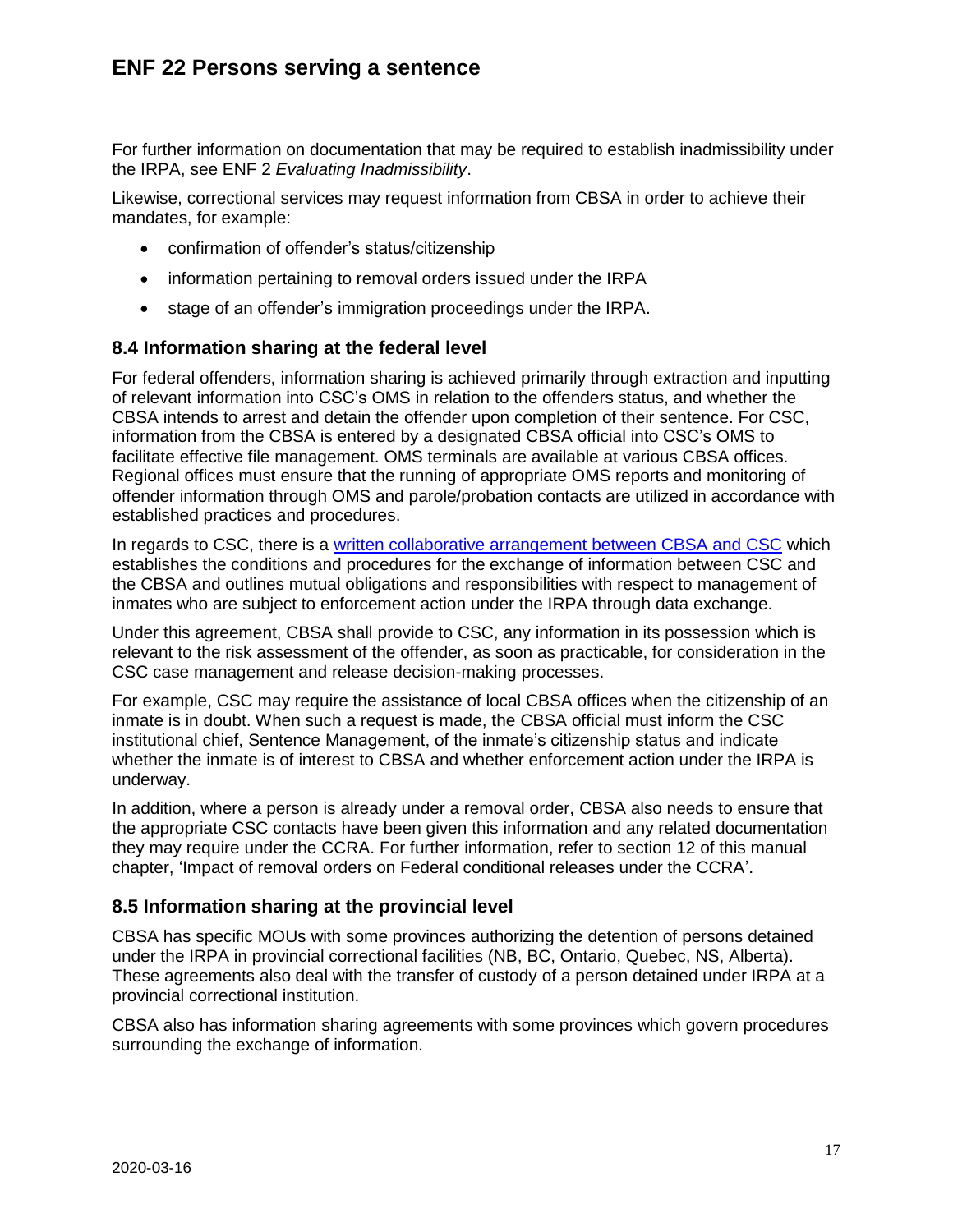# <span id="page-17-0"></span>**9 The Impact of A59**

A warrant for the arrest and detention of a foreign national or permanent resident is issued pursuant to A55(1). Where an immigration warrant has been issued against a person who is already detained under another Act of Parliament (e.g. incarcerated while serving a sentence in a correctional facility), A59 provides legislative authority for the transfer of the inmate at the end of the criminal sentence from correctional services custody into CBSA custody.

Section A59 does not legally authorize correctional institutions to continue detention of a person once their sentence is completed and they are released from criminal detention. Rather, A59 of the IRPA imposes an obligation on correctional institutions to notify CBSA that the person's criminal sentence/detention has ended and turn the person over to CBSA to execute an immigration warrant for arrest and take the person into immigration custody. This means that a person is not legally detained under the IRPA until the immigration warrant is executed. This is why the section A59 Order (BSF498) must always be coupled with the A55(1) warrant for arrest.

For example, when a permanent resident or foreign national subject to IRPA enforcement action is eligible for full parole or statutory release, the effect of the A59 order is that the institution shall notify CBSA and release the person to the CBSA so that an immigration warrant can be executed. It is at that point that certain legal processes under the IRPA would be triggered. For example, once detained under the IRPA, the officer shall without delay give notice to the Immigration Division (ID) [A55(4)] and the detained person must be brought before the ID within 48 hours of being taken into detention to review the reasons for detention.

**Note:** Persons who are detained in a provincial psychiatric hospital under the jurisdiction of a provincial Review Board are **not serving a sentence**. Such persons have been found by a court or a provincial Review Board to be either **not criminally responsible (NCR) or unfit to stand trial for criminal offences on account of a mental disorder**.

Provincial Review Boards are independent tribunals established pursuant to the *Criminal Code of Canada*, which stipulates that each province and territory must establish or designate a Review Board to oversee these individuals.

Following a finding that an accused is NCR (not criminally responsible) or unfit to stand trial, a court or a provincial Review Board may make an order directing that the accused be detained in custody in a hospital, subject to such conditions as the court or Review Board considers appropriate. Such persons are detained under the jurisdiction of the provincial Review Board and are therefore **not detained under an Act of Parliament**. Therefore, in such cases, an A59 Order cannot be used to impose a legal obligation on the institution to notify CBSA in case there is a warrant.

## <span id="page-17-1"></span>**10 Case management: Inadmissibility assessment and investigation**

Once a CBSA official identifies that a foreign national or permanent resident is serving a custodial sentence, a case review will need to be conducted to determine whether enforcement action is warranted and to initiate appropriate enforcement steps under the IRPA.

Once the initial investigation confirms that the person is a permanent resident or a foreign national, a preliminary investigation into the status of the person's admissibility or current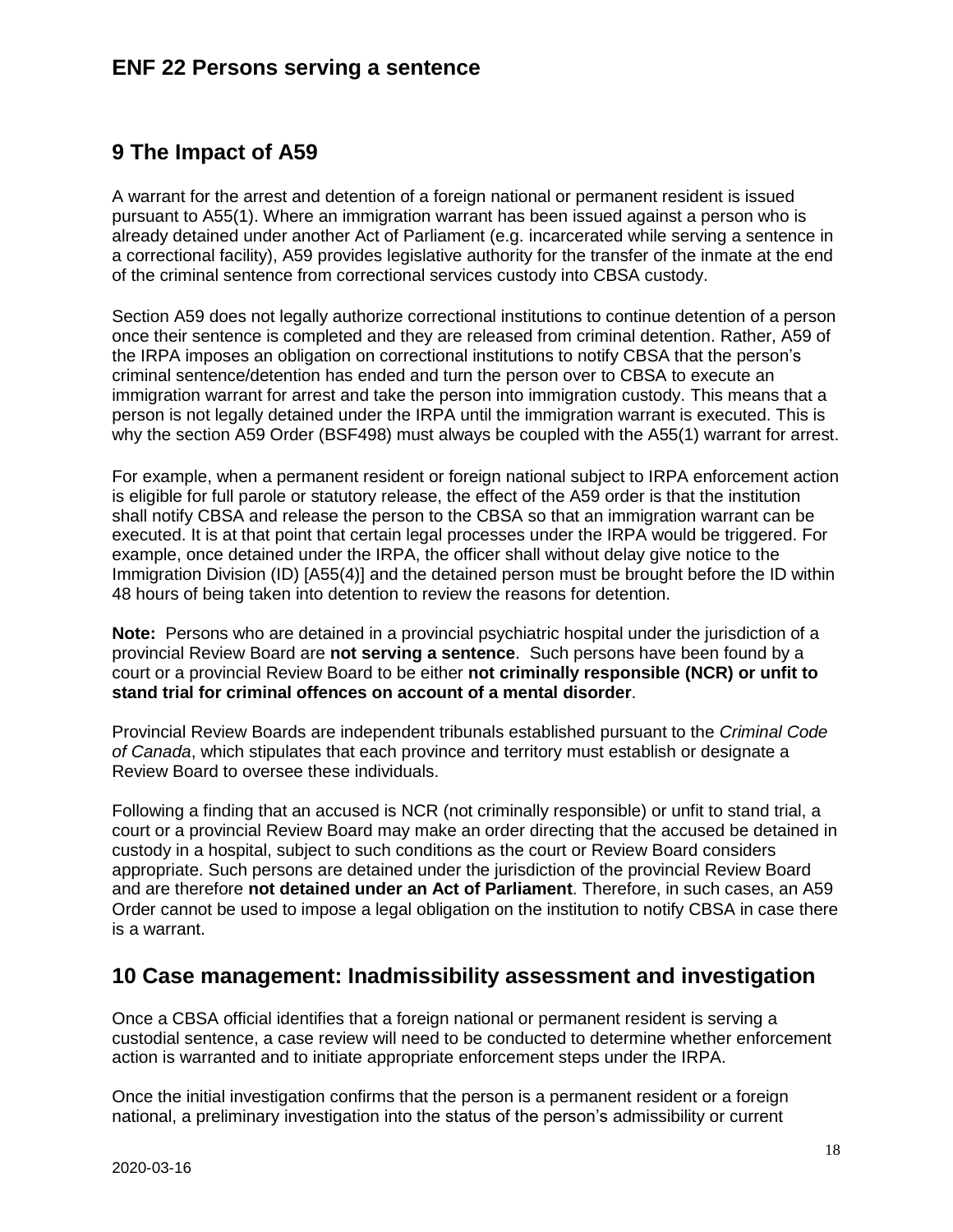immigration processes will need to be conducted. Where the facts indicate the presence of an inadmissibility (or new/additional inadmissibility), an officer will need to review the file to determine whether an A44(1) process should be initiated. If necessary, the file will be transferred and assigned to the appropriate office or unit responsible for processing the A44 investigation.

Officers will need to consider the following:

- Is the person already the subject of a removal order?
- If so, would an additional A44(1) report and another removal order serve the objectives of the IRPA?

Even where the person is already the subject of proceedings under the IRPA, including removal, a CBSA officer will need to conduct a case review to determine whether a new A44(1) process is warranted. Where it is determined that the person is already under a removal order and no new A44(1) proceedings are warranted, the case will need to be assessed to determine next steps in enforcing the removal order. This may require transferring the file to the appropriate office or unit in the jurisdiction where the person is serving their custodial sentence. Where the person is serving a federal sentence and is already under a removal order, CBSA will also need to ensure that CSC has been notified of the removal order in accordance with section 12 of this manual chapter, 'Impact of removal orders on Federal conditional releases under the CCRA'.

In cases where enforcement action originates at the port of entry (e.g., warrant for arrest and A59 Order are issued following a criminal arrest by another law enforcement agency), case management and monitoring should be coordinated regionally with inland offices and next steps will be determined by the circumstances of the case.

For further details on investigating inadmissibility, refer to ENF 7 *Investigations and arrests* and ENF 2 *Evaluating inadmissibility.*

For further details on writing A44(1) reports, see ENF 5 *Writing 44(1) reports.*

For further information on Minister's Delegate reviews under A44(2), see ENF 6 *Reviewing reports under A44(2).*

## <span id="page-18-0"></span>**11 Management of risk and effective monitoring**

#### <span id="page-18-1"></span>**11.1 Assessment of risk**

During the initial inadmissibility investigation, a concurrent assessment of the file should also be conducted to consider whether CBSA should seek detention of the permanent resident or foreign national upon completion of their sentence, having regard to all of the circumstances of the case. This assessment will also entail considering whether risks can be offset by any alternatives to detention, including the imposition of conditions under the IRPA.

Risk identification requires an evaluation of the information available at the time of the assessment and includes any information or evidence available that may help predict future behaviour.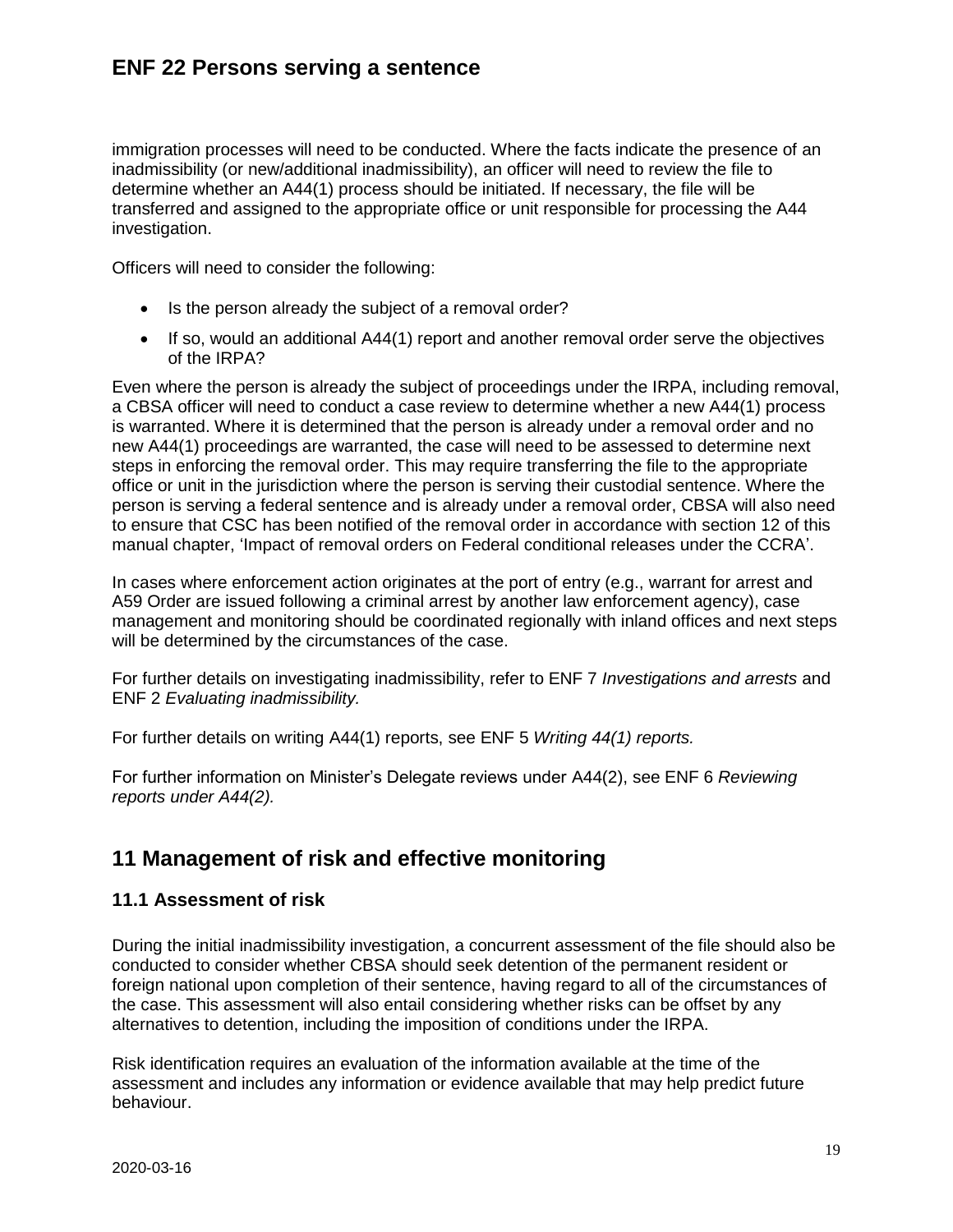For persons serving a federal sentence, there will generally be an ongoing opportunity to evaluate the need for immigration detention prior to the person completing their criminal sentence. In general, this will include an initial file review prior to any immigration warrant being issued, and an additional assessment of risk factors closer to the statutory release date, prior to executing any warrant (if one was previously issued, along with the A59 order).

**Note***:* There is no specific form to document this process, however Notes to File may be used. For further clarity, this is separate from the requirement for a formal risk assessment following the execution of the warrant through the process for completion of the BSF754 form—National Risk Assessment for Detention (NRAD). Officers should consult ENF 20 *Detention* for further details.

It is important for officers to keep in mind that, even if during an earlier review of the file it is determined that the risk can be mitigated upon release from serving sentence, a warrant for arrest and A59 Order can be issued at a later time where circumstances and facts warrant a different assessment.

Conversely, there may be circumstances where an initial review of the case leads to a determination that IRPA arrest and detention are necessary and therefore that a warrant for arrest and A59 Order should be issued and filed with the correctional institution. Where circumstances change prior to the completion of the sentence, officers may later determine that detention under the IRPA is no longer necessary. In such circumstances, a delegated officer or supervisor/manager may cancel the warrant where the initial reasons for the warrant no longer exist and document the reasons in the Global Case Management System (GCMS) and the National Case Management System (NCMS). See ENF 7 *Investigations and arrests* for further information regarding warrant cancellation.

**Note:** A person serving a sentence may already be subject to conditions imposed under the IRPA by either CBSA, IRCC or the Immigration and Refugee Board (IRB). In such cases, an officer will need to assess whether the existing conditions are sufficient to offset risks upon completion of the sentence, whether these conditions have been violated or whether a new arrest and detention process under the IRPA is warranted.

Risks are related to the objectives of the IRPA and can generally be divided into:

- **Risk to public safety**, as related to A3(1)(h) and A3(2)(g). Public safety is the top priority for the CBSA. When the associated risks to public safety are significant, these risks need to be virtually eliminated before release.
- **Risk to program integrity**. This risk relates to a negative impact on achieving all other objectives of the IRPA. The acceptable degree of risk depends on the specific circumstances of the case.

For further details regarding the assessment of risk see ENF 34 *Alternatives to detention*.

For persons serving a sentence, a layered approach to the evaluation of risk is generally recommended where circumstances permit: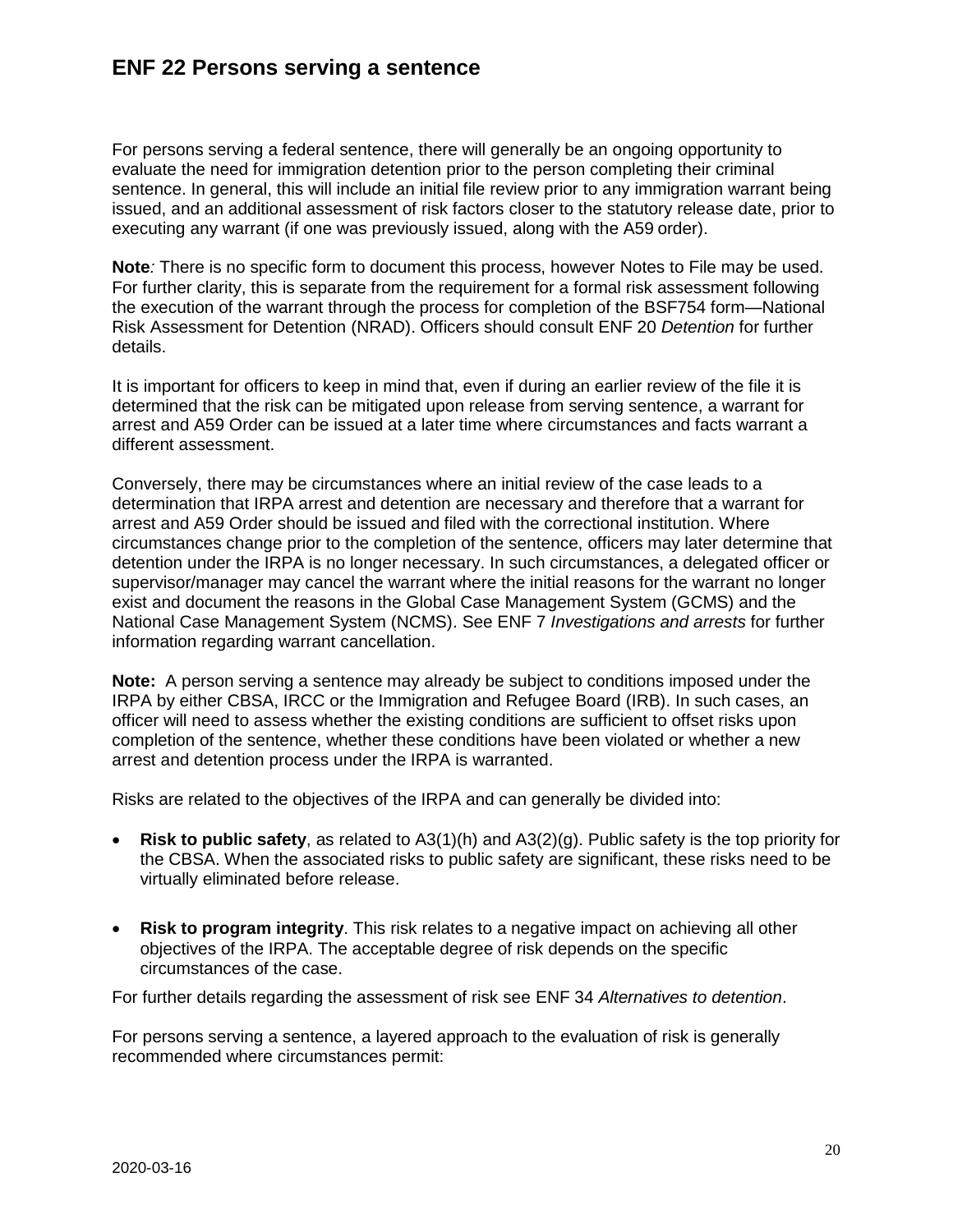An initial file assessment should be conducted once it is determined that CBSA will pursue enforcement action under the IRPA against the person serving a sentence. The officer will need to consider information such as:

- Nature and extent of recent criminal activity
- Nature of the conviction and type of sentence imposed;
- Statutory release dates;
- Circumstances of the offence(s) for which the person was convicted;
- Presence of any other serious IRPA inadmissibility (e.g., security, organized crime) irrelevant of the conviction(s) for which the person is currently serving sentence;
- Whether removal is imminent once the person finishes serving their sentence;
- Whether the person is already subject to IRPA conditions imposed by CBSA, IRCC or the IRB
- Tools identified to manage or mitigate risk upon release from correctional services custody, including those imposed by the criminal courts.

Where possible, there should be an ongoing evaluation of risk and a final review of the person's case conducted closer to the person's statutory release date or anticipated conditional release by correctional services. This will be particularly important in cases for persons serving a federal sentence who are serving longer sentences and the circumstances pertaining to their level of risk may change over time based on institutional behaviour, programs completed while serving sentence, reports from CSC, and PBC decisions/assessments. Officers should liaise with CSC, probation and parole officers, institutional reports and any other relevant documentation pertaining to institutional programs completed (e.g., anger management) pertaining to the person's behaviour while serving sentence. Officers assessing risk for federal offenders should also obtain decisions of the PBC to determine conditions of release, including residency in CSC facilities (e.g., half-way houses). Once all available information has been gathered, officers should analyze the information to identify risks, determine whether these risks can be offset, and evaluate residual risk. This will require a case-by-case analysis of the information gathered.

**Note**: This process is not intended to replace the procedures set out in ENF 20 *Detentions*.

For further guidance regarding the assessment of alternatives to detention, officers should refer to ENF 34, section 8, 'Assessment of alternatives".

### <span id="page-20-0"></span>**11.2 Alternatives to detention**

Officers handling cases for persons serving a sentence should always consider whether continued detention upon completion of the sentence will be necessary under the IRPA and whether a release plan incorporating alternatives to detention may be appropriate. Where a person serving a sentence is also the subject of enforcement action under the IRPA, it remains open to a delegated CBSA official at any stage to place the person on IRPA conditions following an assessment of risk factors and all the circumstances of the case.

An alternative to detention (ATD) is any condition that may be imposed on an individual to offset a risk they represent to the enforcement objectives and the mandate of the CBSA. ATDs include general conditions, deposits, guarantees, in-person reporting, and, depending on the region, may include other types of community based supervision tools and electronic supervision tools.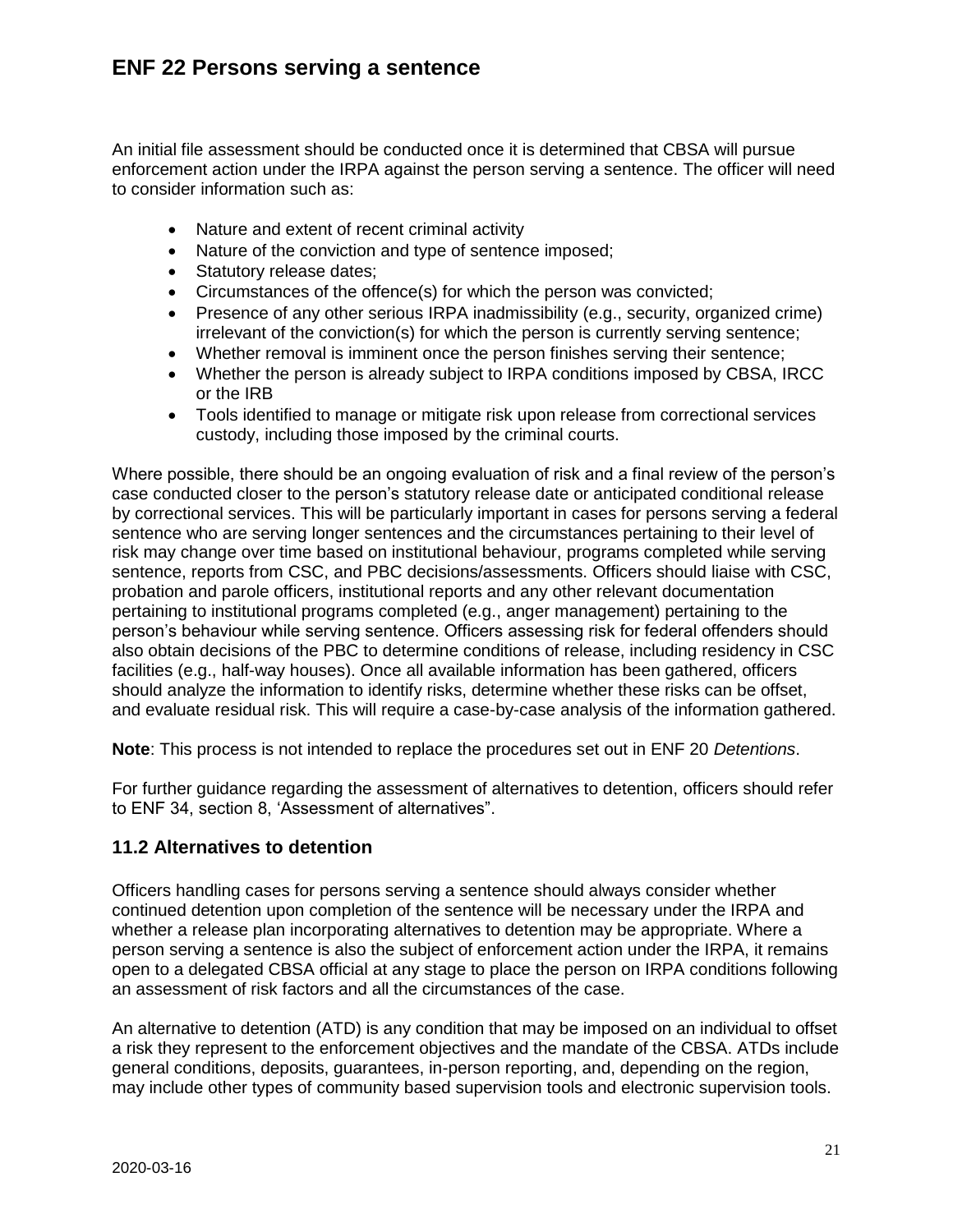As part of the arrest process, an officer must consider the factors outlined in R245–R248, including alternatives to detention, to form a recommendation regarding detention and release. Officers are required to document their assessment of alternatives to detention and the reasons the decision to continue detention or release on the basis of alternatives to detention was made. Officers should refer to ENF 7 *Investigations and arrests*, ENF 20 *Detention* and ENF34 *Alternatives to Detention* for further procedural guidance.

Following an arrest, if an officer determines that risk can be offset by alternatives to detention upon completion of the person's sentence, the person may be placed on conditions by a CBSA official [see Acknowledgement of Conditions (BSF821/IMM1262) and Acknowledgement of Conditions for IRPA Section 34 Cases (BSF798)] **unless** the person is already subject to conditions imposed under the IRPA by the Immigration Division (ID) (for further information, see ENF 8 *Deposits and guarantees*). Officers may also consult with their local Community Liaison Officer (CLO) in accordance with ENF 34 *Alternatives to detention.* 

The person may also be placed on conditions by a delegated CBSA official at any time during their sentence prior to the issuance or execution of a warrant (i.e., arrest) **unless** the person is already subject to conditions imposed by the ID. In such cases, the officer has no authority to vary or supersede an order previously issued by the ID. The ID retains jurisdiction with respect to the variation of previous terms and conditions imposed by the Board. In circumstances where an officer believes that previously imposed conditions by the ID are no longer required or are insufficient to ensure compliance, but may not necessarily require that the person be re-arrested first, officers will refer the file to Hearings articulating the need to amend the existing conditions and request that a Hearings Officer make a request to the ID to vary the order.

For further information and guidance on Alternatives to Detention (ATD) Program tools available under the ATD Program and assessment of alternatives to detention, refer to ENF 34 *Alternatives to detention.*

#### <span id="page-21-0"></span>**11.3 Procedures where detention under the IRPA is determined to be necessary following completion of the person's custodial sentence**

If it is determined that detention under the IRPA is warranted following the completion of the person's sentence, the CBSA officer will need to file an unexecuted warrant for arrest [\(BSF499\)](http://atlas/forms-formulaires/eb-dgel/bsf499.pdf) and a Section A59 Order to Deliver Inmate [\(BSF498\)](http://atlas/forms-formulaires/eb-dgel/bsf498.pdf) with the institutional Chief of Sentence Management. This ensures that the provincial correctional services or CSC are made aware that an inmate serving sentence is subject to enforcement action under the IRPA, and that the inmate is to be arrested by a designated official under the IRPA upon completion of their sentence.

CBSA officers must then liaise with correctional services to monitor the offender's detention status to ensure that on the day that the inmate is eligible for release from criminal detention (i.e., custodial sentence ends), an official designated under the IRPA meets the inmate in order to execute the immigration warrant and effect the arrest under A55.

**Note**: Should the IRPA process change during the time of the sentence following the issuance of a warrant, officers must cancel the original warrant and re-issue the warrant under the correct IRPA process. For example, where the original warrant was issued for an admissibility hearing but the hearing has taken place and a removal order has been issued, the original warrant shall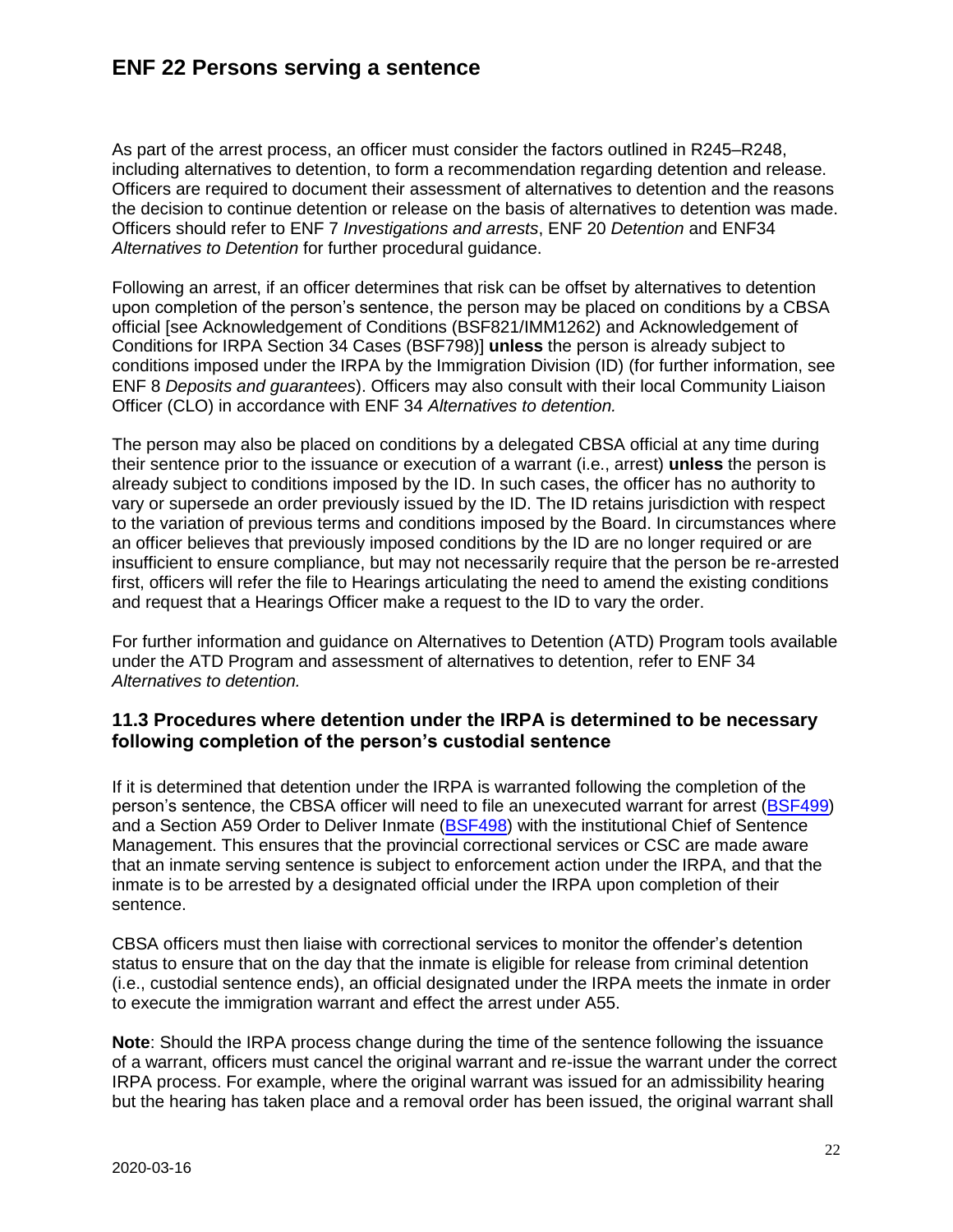be cancelled and a new warrant issued for removal. In this circumstance, a new A59 Order will also need to be completed.

Following an arrest, the officer must also complete all required forms, including a Notice of Arrest (BSF561), which outlines the circumstances of the arrest and factors that led to their decision to recommend continued detention. In addition, an Order for Detention form [\(BSF304\)](http://atlas/forms-formulaires/eb-dgel/bsf304.pdf) shall be completed and left with the authority (correctional services) responsible for housing the person. Officers should refer to ENF 7 *Investigations and arrests*, ENF 20 *Detention* and ENF 34 *Alternatives to detention* for more detailed procedural guidance.

Where applicable, and depending on an officer's assessment of detention placement, CBSA may need to arrange for the transfer of the person to another detention facility (provincial correctional facility or an immigration holding centre) upon completion of the person's sentence, in accordance with CBSA policy and regionally established procedures. **It is to be noted that federal correctional service facilities do not house individuals who are on immigration hold only.** Officers should refer to ENF 20 *Detention* for further procedural details.

CBSA will also need to send notice to the ID without delay so that a detention review is scheduled [\(BSF524\)](http://atlas/forms-formulaires/eb-dgel/bsf524.pdf). If the person is not released within 48 hours of their arrest by a CBSA officer, the person is required to have a detention review before the ID.

#### <span id="page-22-0"></span>**11.4 Summary of steps to be completed where detention under the IRPA is determined to be necessary following completion of the person's custodial sentence**

The following is a summary of required steps and forms to be completed where detention under the IRPA is determined to be necessary following completion of the person's custodial sentence:

#### **Prior to completion of the sentence:**

- Unexecuted warrant for arrest (BSF499) and A59 Order to Deliver Inmate (BSF498) issued and left with detaining authority (Sentence Management at correctional facility);
- Federal offenders subject to a removal order: ensure that CSC has been notified of an existing removal order and copy of removal order is provided if necessary.

#### **Once person has completed custodial sentence:**

- Execute warrant on day sentence is completed (includes conditional releases);
- Arrest and detention forms completed as required (see ENF 7 *Investigations and arrests* and ENF 20 *Detention* for further details).
- Arrange transfer to provincial facility or IHC as appropriate based on detention placement assessment;
- Order for Detention form (BSF304) issued and left with institution; and
- Send notification and request for detention review to the ID.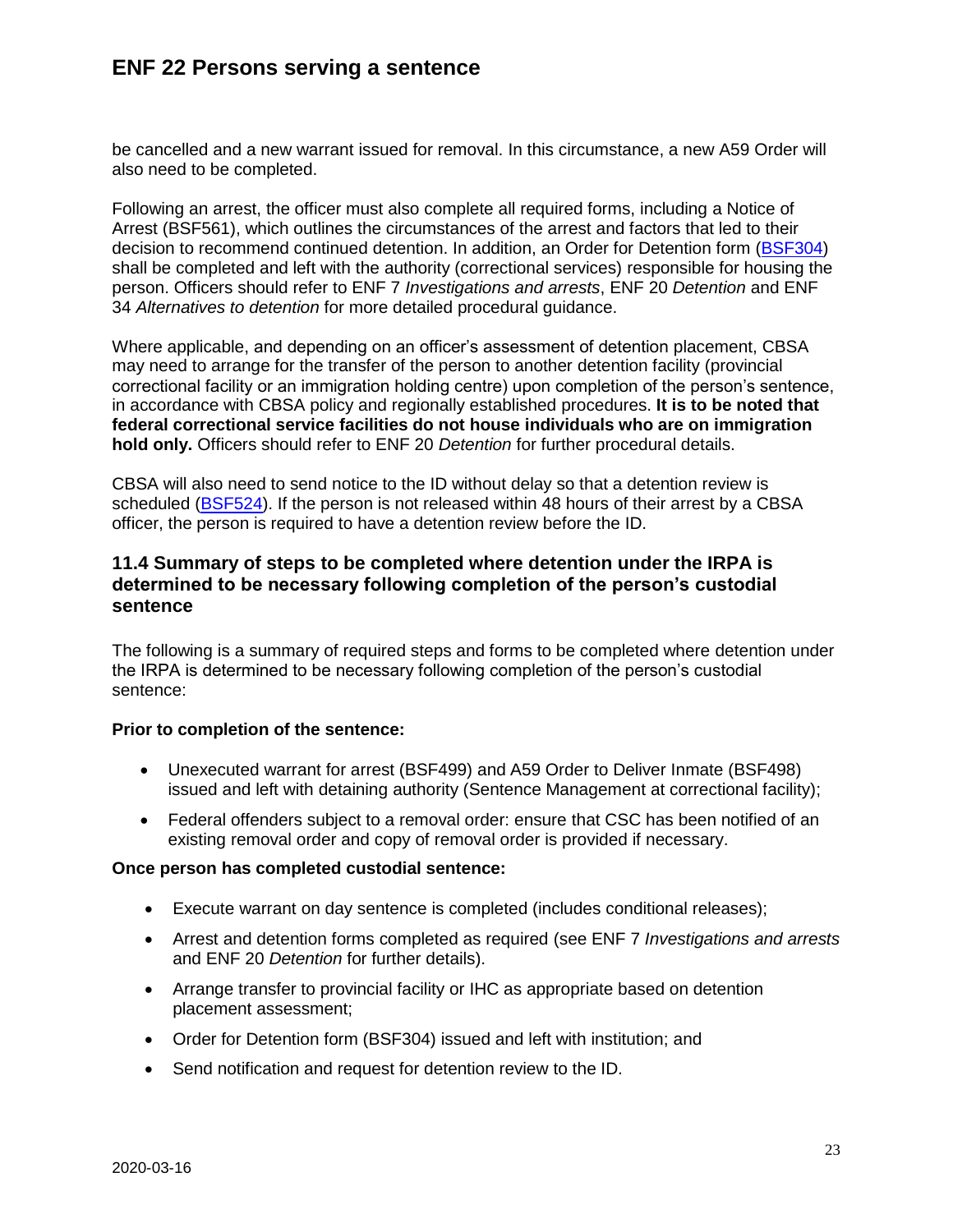# <span id="page-23-0"></span>**12 Impact of removal orders on Federal conditional releases under the CCRA**

Officers should be aware that under the provisions of the CCRA, the issuance of a removal order against a non-citizen federal offender may impact their eligibility for certain types of conditional releases.

Pursuant to subsection 128(4) of the CCRA, a permanent resident or foreign national is **not**  eligible for day parole or an unescorted temporary absence (UTA) before their full parole eligibility date **if they are subject to a removal order issued under the IRPA**.

Under this provision, if a removal order is issued against the person serving a sentence **after** day parole is granted, the day parole or UTA becomes **inoperative** and the offender shall be reincarcerated by CSC. It should be noted, however, that this does **not** apply **once the full eligibility date has passed**.

Officers should recognize that delays in the timely execution of appropriate enforcement action under A44 [including delays in referring a case to an MD for a review under A44(2) and/or the ID for an admissibility hearing] could have an adverse impact on CBSA's ability to effectively manage and offset risks posed by permanent residents and foreign nationals serving a federal sentence as the person could be granted conditional release by the PBC prior to the issuance of a removal order.

In situations where a removal order is stayed under A50(a), A66(b), or A114(1)(b) of the IRPA, the non-citizen becomes eligible for day parole or UTA under subsection 128(6) of the CCRA. In such cases, it is the CBSA officer's responsibility to advise CSC of the change by providing the Chief of Sentence Management with a copy of the stay order. For further details regarding stays of removal, see ENF 10 *Removals*.

#### **Notification to CSC for federal offenders**

To ensure that CSC has all relevant information they require to enforce their mandate under the CCRA, CBSA officials must notify CSC when a removal order has been issued against the person in accordance with established procedures. In most cases, this will be achieved through communication by CBSA to Sentence Management of the correctional institution where the person is incarcerated.

CBSA officials are also responsible for ensuring that documents required by CSC though the information sharing agreement have been completed and provided to the appropriate CSC officials in Sentence Management and that all relevant systems updates (e.g., OMS) have been completed after a removal order has been issued to a federal offender.

## <span id="page-23-1"></span>**13 Procedure: Removal of persons who are detained**

It is important for officers to be aware that a person serving a sentence in Canada, including a conditional sentence order being served in the community, is subject to a stay of removal under A50(b) of the IRPA and cannot be removed until the sentence is complete.

Officers can remove detained persons from Canada who:

• are in CBSA custody after being arrested and detained under A55 for removal from Canada upon completion of a custodial sentence at an institution under the authority of A59 at the end of their custodial sentence; or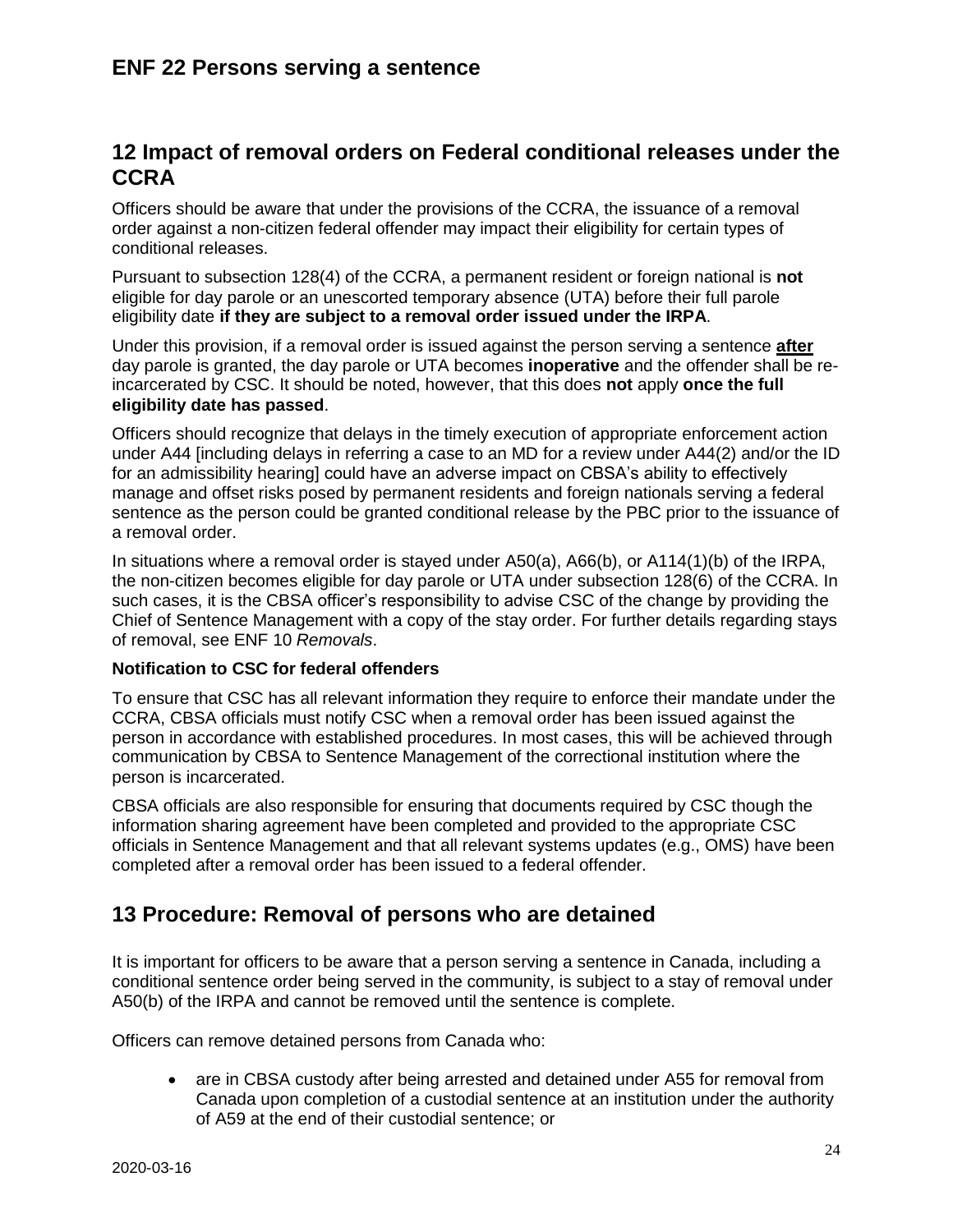have been detained pursuant to A81 and ordered released under A82.4 for their departure from Canada.

In addition, officers should ensure that regionally established procedures are followed when a person under a removal order is serving a sentence in a correctional institution or other detention facility.

For further information on removal of detained persons, see ENF 10 *Removals*.

### <span id="page-24-0"></span>**14 Cases where the person was sentenced prior to the enactment of the IRPA**

The transitional provisions in the IRPA govern cases where the person was sentenced prior to its enactment (June 28, 2002) when the former *Immigration Act*, 1976, was in force. For individuals sentenced **after** the coming into force of the IRPA, the provisions of the CCRA will apply, and the presence of a removal order will render the non-citizen ineligible for UTA or day parole until the full parole eligibility date.

The transitional provisions create a parallel system for offenders who were sentenced prior to the coming into force of the IRPA and the **date of sentence** will determine the legislative provisions and procedures that apply to persons under IRPA enforcement action who are serving a federal sentence.

For example, where a person was sentenced **prior** to June 28, 2002 (i.e., pre-IRPA), they **are eligible** for conditional release whether or not they are subject to a removal order.

Conversely, where a person was sentenced **on or after** June 28, 2002, they are **ineligible** for **day parole** conditional release until the date of full parole eligibility **if they are subject to a removal** order. However the person is **eligible** for day parole conditional release if they are **not** subject to a removal order before reaching their full parole eligibility date.

Under the Transitional provisions:

- An order issued by a Deputy Minister under subsection 105(1) of the former Act (the 1976 *Immigration Act*) continues to be in force and the review of reasons for continued detention shall be made under the IRPA (R323);
- Inmates subject to subsection 105(1) orders under the former *Immigration Act* are eligible for consideration of day parole, including accelerated day parole or a UTA. If conditional release is granted by the PBC, the subsection 105(1) order and the Warrant of arrest prevent the inmate from being released on day parole or UTA before a detention review is conducted by the ID;
- A warrant for arrest and detention made under the former Act is a warrant for arrest and detention made under the IRPA [R325(1)];
- If an inmate subject to an order under subsection 105(1) of the former *Immigration Act* is ordered released by the ID, the subsection 105(1) order is lifted and is no longer valid. **If detention is maintained, the detention review will be conducted under the provisions of the IRPA** [R322(1)].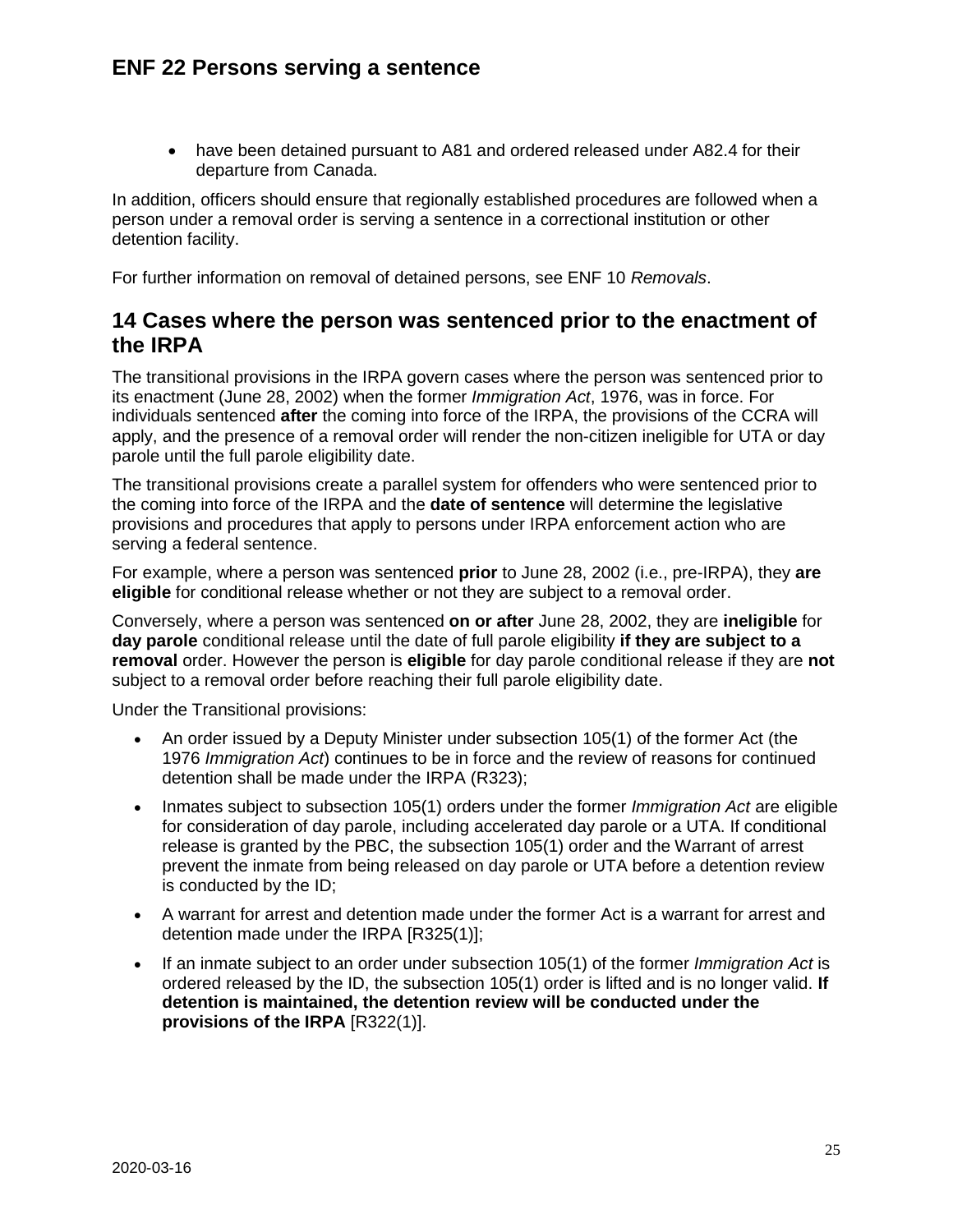# <span id="page-25-0"></span>**15 Case examples**

The following scenarios are some examples to illustrate case assessments and recommended next steps for managing cases where the permanent resident or foreign national is serving a sentence.

#### **Scenario 1**

Notification is received from CSC that a person serving sentence at a federal correctional facility has been granted bail pending an appeal of their conviction and sentence by a provincial court of appeal. The person is already the subject of a removal order issued based on the conviction under appeal. A warrant for arrest under A55 and a section A59 Order to Deliver Inmate have already been issued and filed with CSC Sentence Management by CBSA officials.

#### Next steps:

Prior to executing the warrant, assess risk to determine whether person should be arrested and detained under the IRPA or placed on conditions, including the posting of deposits or guarantees. Obtain bail conditions from courts or through CSC to review conditions. Where continued detention is warranted under the IRPA, execute A55 warrant and complete required arrest and detention steps, including arrangements for transfer to provincial facility or IHC and send request for detention review to the ID. If determined that release on conditions under the IRPA is warranted, ensure that any conditions imposed do not conflict with bail conditions imposed by the court.

#### **Scenario 2**

A person is serving a three-year sentence at a federal correctional facility for aggravated assault. An investigation confirms that the person is a permanent resident of Canada and that enforcement action is warranted based on inadmissibility for serious criminality. A report under A44(1) is issued and referred for admissibility hearing by the MD under A44(2).

#### Next steps:

Assess risk to determine whether person should be detained under IRPA or placed on conditions following the completion of their custodial sentence. Where IRPA detention is warranted and depending on the end of sentence expiry and anticipated schedule for admissibility hearing, issue warrant for arrest (for admissibility hearing) and section A59 Order to Deliver Inmate. If admissibility hearing concludes before end of sentence and a removal order is made at an admissibility hearing, cancel the previous/unexecuted warrant for admissibility hearing and issue a new warrant for arrest (for removal) and new section A59 Order to Deliver Inmate and provide to CSC Sentence Management. Notify CSC of the removal order and provide required documentation. Monitor risk and conduct a further risk assessment closer to the person's release from serving sentence.

**Note:** Where there are no time constraints and the admissibility hearing is anticipated to conclude well before end of sentence, officers should defer issuance of warrant and A59, until the admissibility hearing has concluded to avoid having to issue multiple warrants.

#### **Scenario 3**

A person is serving a two-year sentence at a federal correctional facility for fraud. The person is issued a deportation order for serious criminality while serving sentence. Prior to the person's